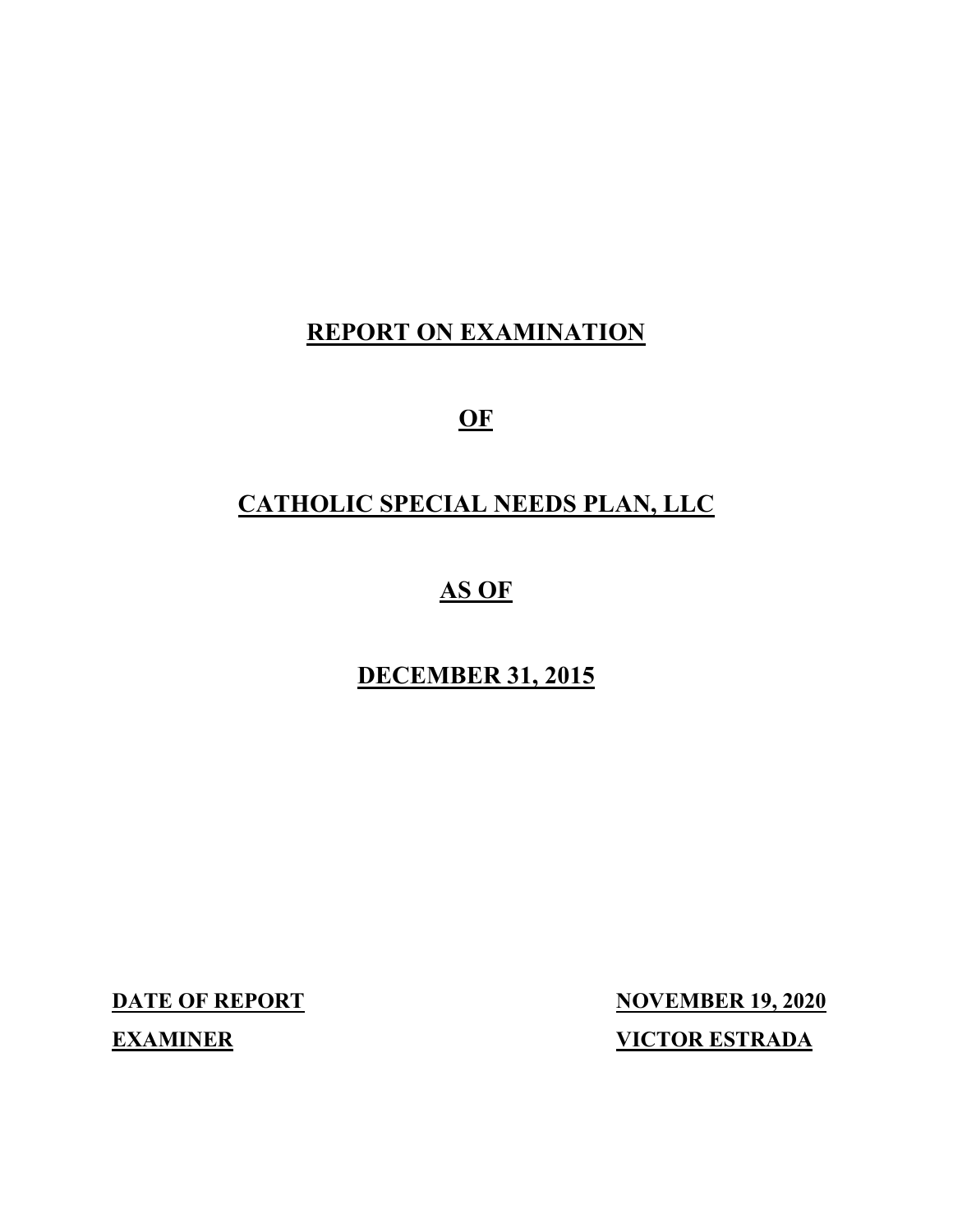# **TABLE OF CONTENTS**

| <u>ITEM NO.</u> |                                                                     | <b>PAGE NO.</b> |
|-----------------|---------------------------------------------------------------------|-----------------|
| 1.              | Scope of the examination                                            | $\overline{2}$  |
| 2.              | Description of the Plan                                             | 4               |
|                 | A. Corporate governance                                             | 6               |
|                 | B. Territory and plan of operation                                  | 8               |
|                 | C. Reinsurance                                                      | 10              |
|                 | D. Holding company system                                           | 10              |
|                 | E. Significant operating ratios                                     | 13              |
|                 | F. Report on examination                                            | 13              |
|                 | G. Administrative and consulting services agreement                 | 14              |
|                 | H. Conflict of Interest policy                                      | 15              |
|                 | I. Accounts and records                                             | 16              |
|                 | J. Insurance Regulation 152 (11 NYCRR 243) - Record<br>Retention    | 18              |
| 3.              | <b>Financial statements</b>                                         | 19              |
|                 | A. Balance sheet                                                    | 20              |
|                 | Statement of revenue, expenses and capital and surplus<br><b>B.</b> | 21              |
|                 |                                                                     |                 |
| 4.              | Unpaid Claims and Unpaid Claims Adjustment Expenses                 | 22              |
| 5.              | Subsequent events                                                   | 23              |
| 6.              | Market conduct activities                                           | 22              |
|                 |                                                                     |                 |
| 7.              | Compliance with prior report on examination                         | 25              |
| 8.              | Summary of comments and recommendations                             | 28              |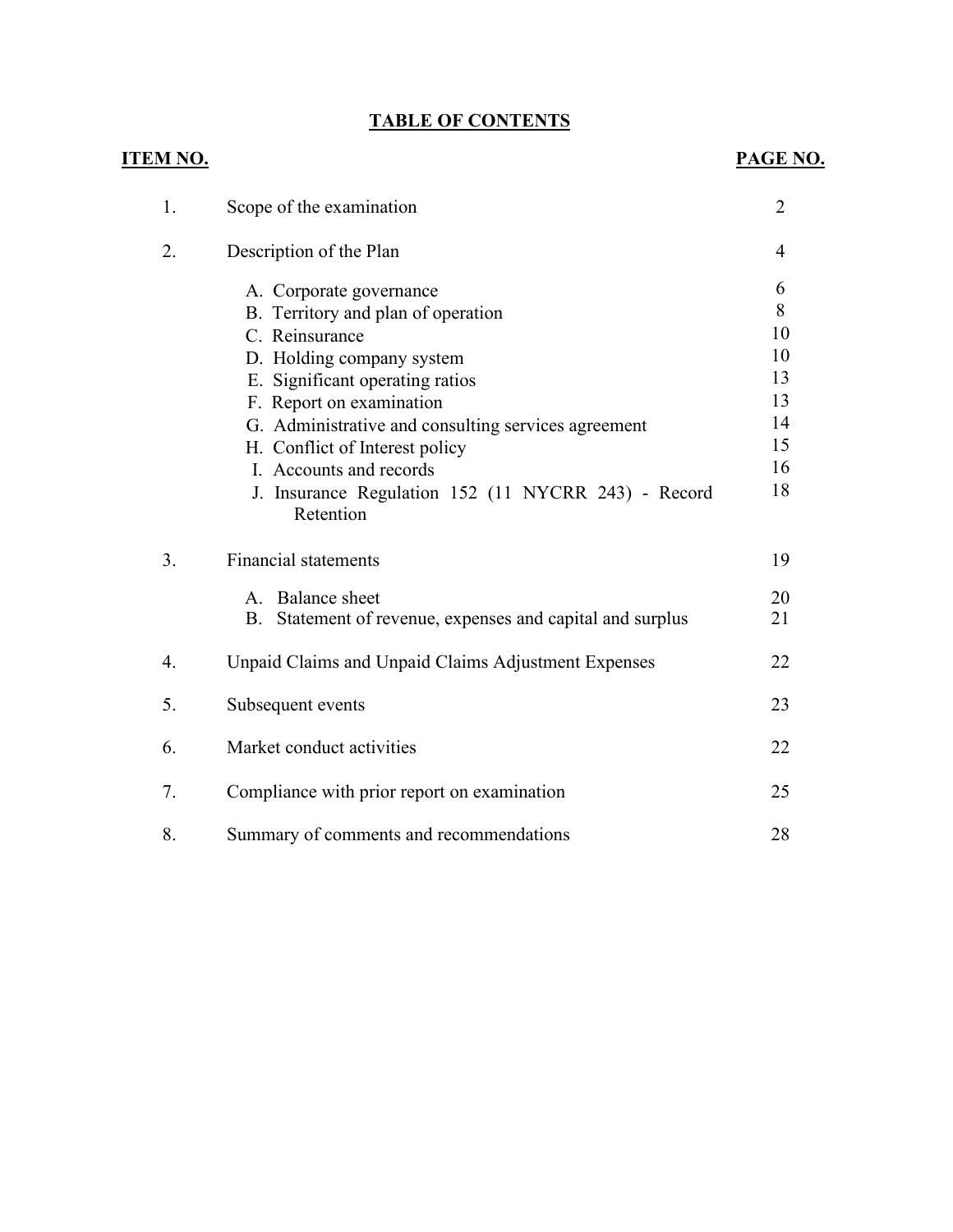

# **Department of Financial Services**

**ANDREW M. CUOMO** Governor

**LINDA A. LACEWELL Superintendent** 

November 19, 2020

Honorable Linda A. Lacewell Superintendent of Financial Services Albany, New York 12257

Madam:

Pursuant to the requirements of the New York Insurance Law and acting in accordance with the instructions contained in Appointment Number 31631, dated May 17, 2017, attached hereto, I have made an examination into the condition and affairs of Catholic Special Needs Plan, LLC, d/b/a ArchCare Advantage, a not-for-profit health maintenance organization ("HMO") licensed pursuant to the provisions of Article 44 of the New York State Public Health Law, as of December 31, 2015, and submit the following report thereon.

The examination was conducted at the home office of Catholic Special Needs Plan, LLC located at 205 Lexington Avenue, New York, New York.

Wherever the designations the "Plan", or "CSNP" appear herein, without qualification, they should be understood to indicate Catholic Special Needs Plan, LLC.

Wherever the designations the "Parent" or "CHCS" appear herein, without qualification, they should be understood to indicate Catholic Health Care System, Inc.

Wherever the designations the "Department" or the "DFS" appear herein, without qualification, they should be understood to indicate the New York State Department of Financial Services.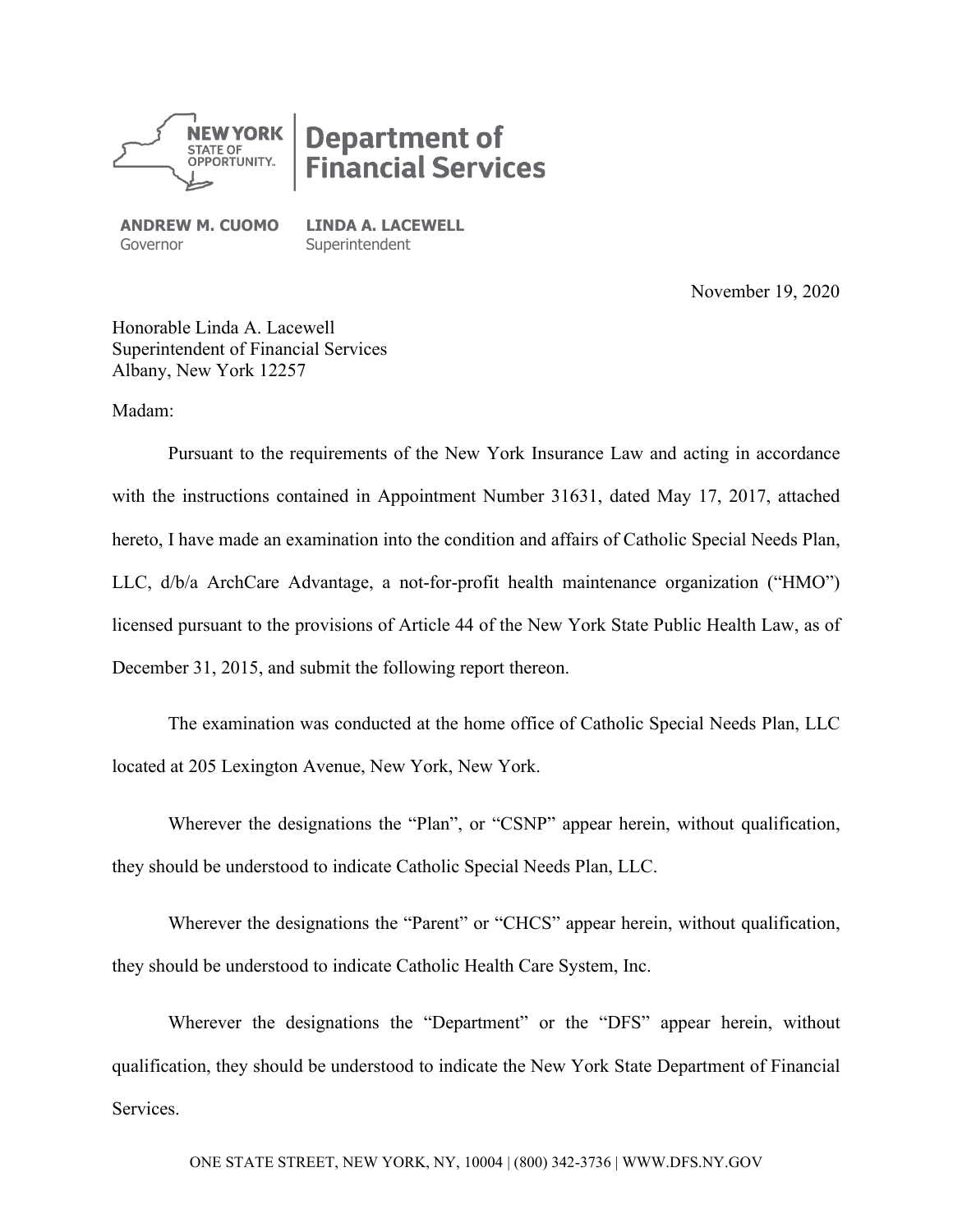#### **1. SCOPE OF THE EXAMINATION**

Catholic Special Needs Plan, LLC was previously examined as of December 31, 2010. This examination of the Plan was a combined (financial and limited market conduct) examination and covered the five-year period January 1, 2011, through December 31, 2015. The financial component of the examination was conducted as a financial examination, as such term is defined in the National Association of Insurance Commissions ("NAIC") *Financial Condition Examiners Handbook, 2016 Edition* ("the Handbook"). The examination was conducted observing the guidelines and procedures in the Handbook. Where deemed appropriate by the examiner, transactions occurring subsequent to December 31, 2015, were also reviewed.

The financial portion of the examination was conducted on a risk-focused basis in accordance with the provisions of the Handbook, which provides guidance for the establishment of an examination plan based on the examiner's assessment of risk in the Company's operations and utilizes that evaluation in formulating the nature and extent of the examination. The examiner planned and performed the examination to evaluate the Plan's current financial condition, as well as identify prospective risks that may threaten the future solvency of the Plan.

The examiner identified key processes, assessed the risks within those processes and assessed the internal control systems and procedures used to mitigate those risks. The examination also included an assessment of the principles used and significant estimates made by management, an evaluation of the overall financial statement presentation, and determined management's compliance with the Department's statutes and guidelines, Statutory Accounting Principles, as adopted by the Department and annual statement instructions.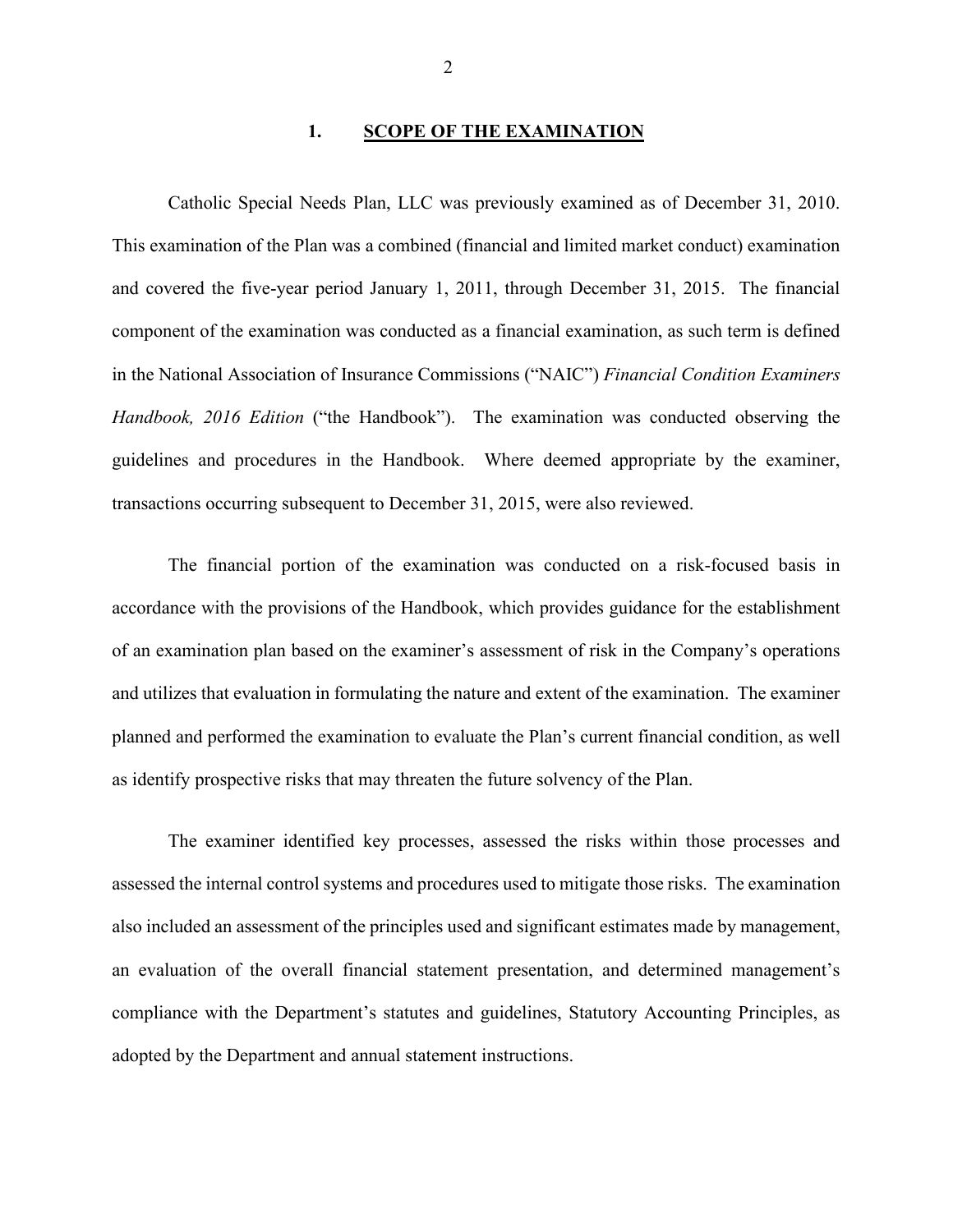Information concerning the Plan's organizational structure, business approach and control environment were utilized to develop the examination approach. The examination evaluated the Plan's risks and management activities in accordance with the NAIC's nine branded risk categories. These categories are as follows:

- Pricing/Underwriting
- Reserving
- Operational
- Strategic
- Credit
- Market
- Liquidity
- Legal
- Reputation

The examination also evaluated the Plan's critical risk categories in accordance with the

NAIC's ten critical risk categories. These categories are as follows:

- Valuation/ Impairment of Complex of Subjectively Valued Invested Assets
- Liquidity Considerations
- Appropriateness/ Adequacy of Investment Portfolio and Strategy
- Appropriateness/ Adequacy of Reinsurance Program
- Reinsurance Reporting and Collectability
- Underwriting and Pricing Strategy/ Quality
- Reserve Data
- Reserve Adequacy
- Related Party/ Holding Company Considerations
- Capital Management

The Plan was audited annually for the years 2011 through 2015, by the accounting firm O'Connor, Davies LLP ("OCD"). The Plan received an unqualified opinion in each of those years. Certain audit workpapers of OCD were reviewed and relied upon in conjunction with this examination. The guidelines and procedures in the Handbook require a review of the insurers' internal audit function and Enterprise Risk Management/ Own Risk Solvency Assessment.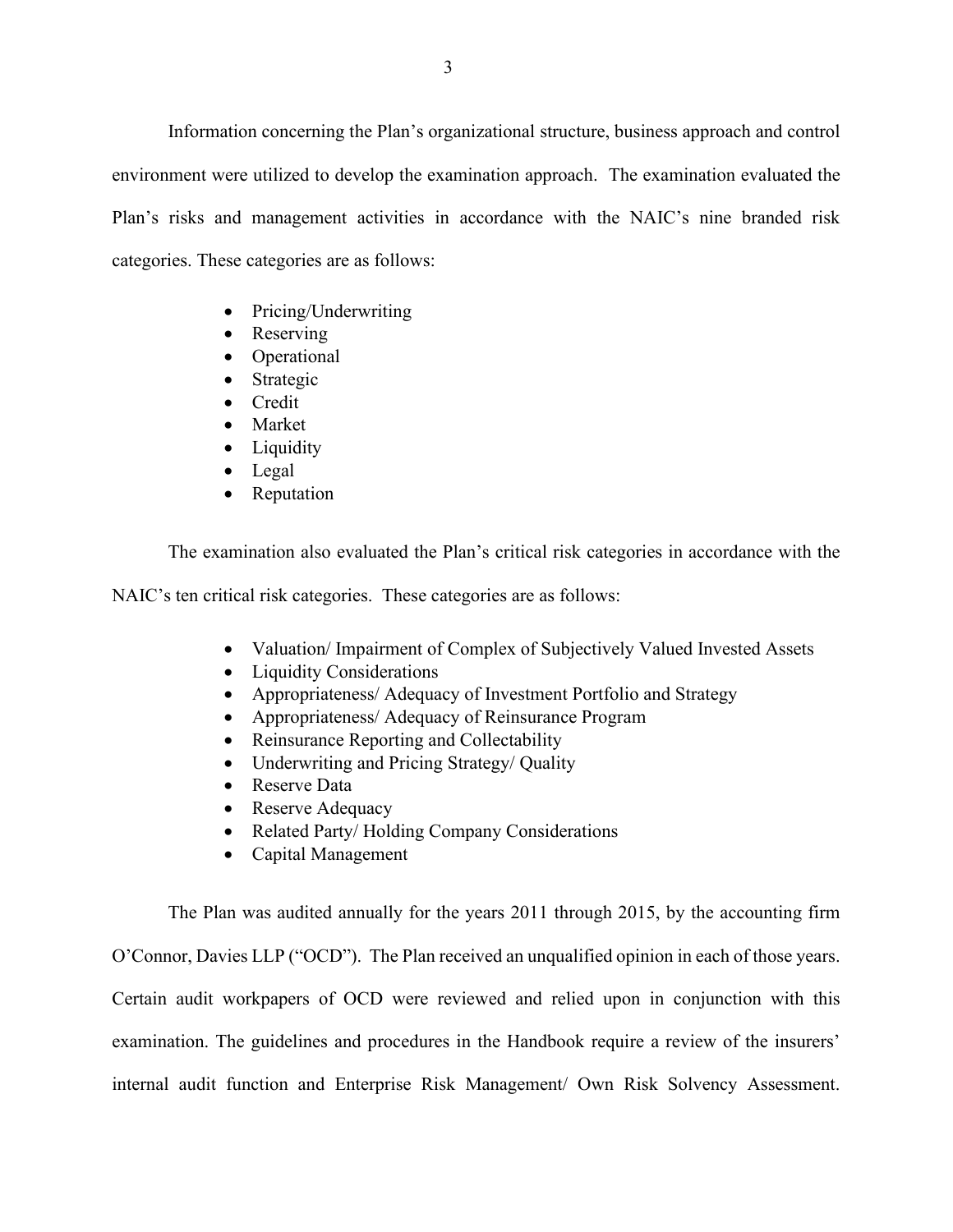However, the Plan did not have an internal audit function and it has not adopted an Enterprise Risk Management program. Additionally, it was noted that the Plan also did not have an Audit Committee. The entire Board (known as the "Management Committee" ), among their other duties, also acts in the capacity of an Audit Committee for the Plan. The Plan relies solely on OCD for its audit function.

During this examination, an information systems review was made of the Plan's computer systems and operations on a risk-focused basis, in accordance with the provisions of the Handbook.

This report on examination is confined to financial statements and comments on those matters which involve departures from laws, regulations or rules, or which are deemed to require explanation or description.

#### **2. DESCRIPTION OF THE PLAN**

Catholic Special Needs Plan, LLC ("CSNP") d/b/a ArchCare Advantage is a Medicare Advantage ("MA") coordinated care plan ("CCP"). Under the Medicare Modernization Act ("MMA") of 2003, Congress created a new type of Medicare Advantage coordinated care plan focused on individuals with special needs. Special Needs Plans ("SNP") were allowed to target enrollment to one or more types of specials needs individuals identified by Congress as: 1) institutionalized; 2) dually eligible for both Medicare and Medicaid; and 3) individuals with severe or disabling chronic conditions. ArchCare Advantage is a specialized Medicare Advantage Plan (a Medicare Advantage "Special Needs Plan"), which means its benefits are designed for people with special health care needs. ArchCare Advantage is designed specifically for people who live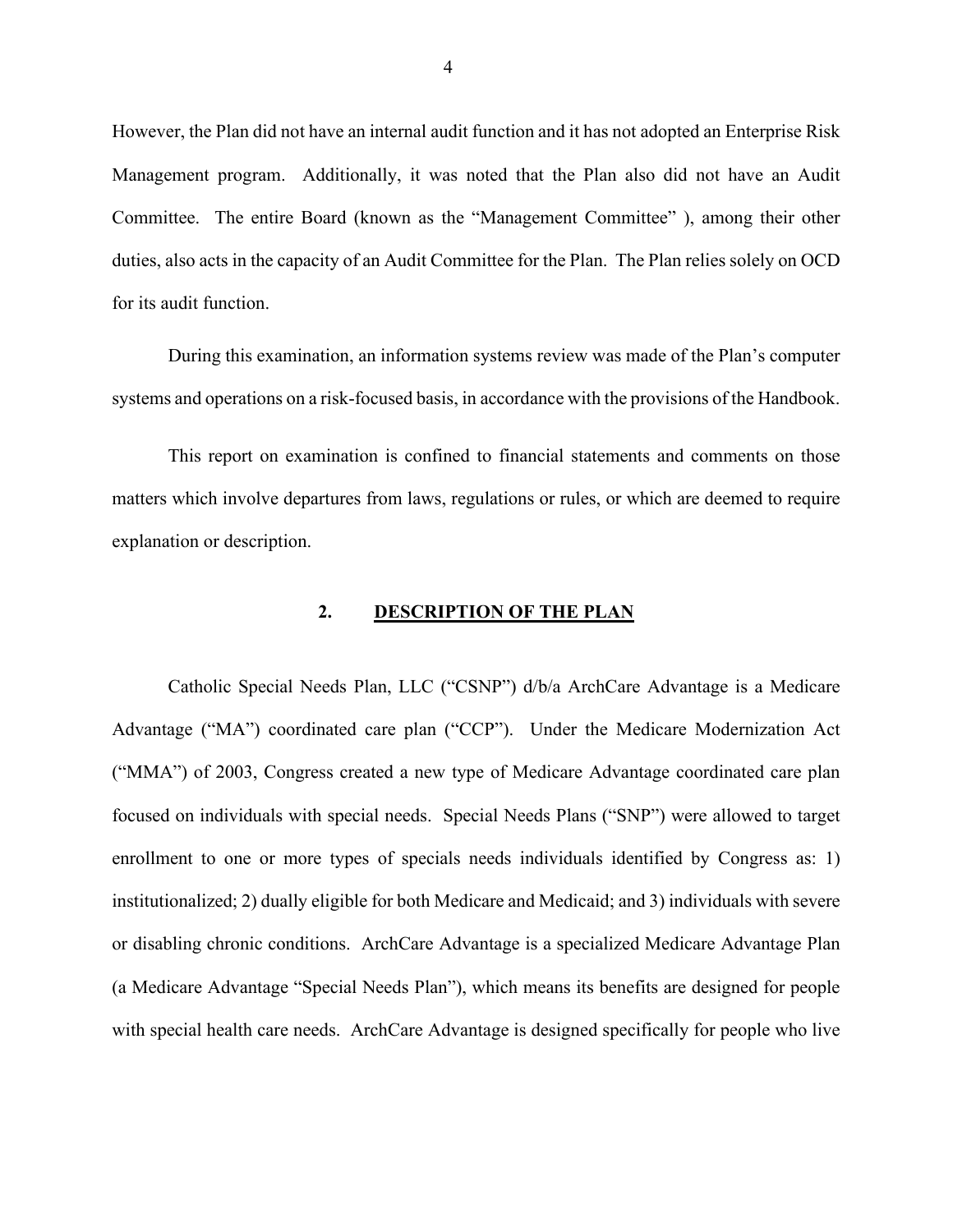in an institution (like a nursing home) or who need a level of care that is usually provided in a nursing home. CSNP is classified as an Institutional Special Needs Plan ("I-SNP").

The Plan was incorporated under the laws of New York State as an Article 44 Health Maintenance Organization ("HMO") on March 6, 2007, and commenced business on January 1, 2008. The Plan enrolls Medicare eligible individuals who are eligible for nursing homes and senior needs facilities for more than 90 days. The Plan is exempt from income tax.

The Plan is a wholly owned subsidiary of Catholic Health Care System, Inc. ("CHCS"), which was established principally to provide support services and coordination of managed care, medical affairs, management information systems and other services to CHCS, under which, CHCS provides finance, information systems, human resources, and legal services to the Plan.

The Plan is incorporated as a not-for-profit organization and is exempt from income tax under Section  $501(c)(3)$  of the Internal Revenue Code. In June 2007, the Plan received two separate loans under Section 1307 of the New York Insurance Law; one from its Parent, CHCS and the other from its affiliate, Kateri Residence, in the amounts of \$4,000,000 and \$750,000, respectively.

In March 2011 and 2013 respectively, CSNP received permission from the Department to repay \$750,000 and \$2,000,000 of the \$4,000,000 subvention note to Kateri Residence and CHCS, respectively. The remaining \$2,000,000 was outstanding as of December 31, 2015.

On July 7, 2007, the New York State Department of Health ("NYSDOH") issued a Certificate of Authority authorizing the Plan to operate in Bronx, New York and Richmond counties. Specialized Medicare Advantage Plan (a Medicare Advantage "Special Needs Plan") is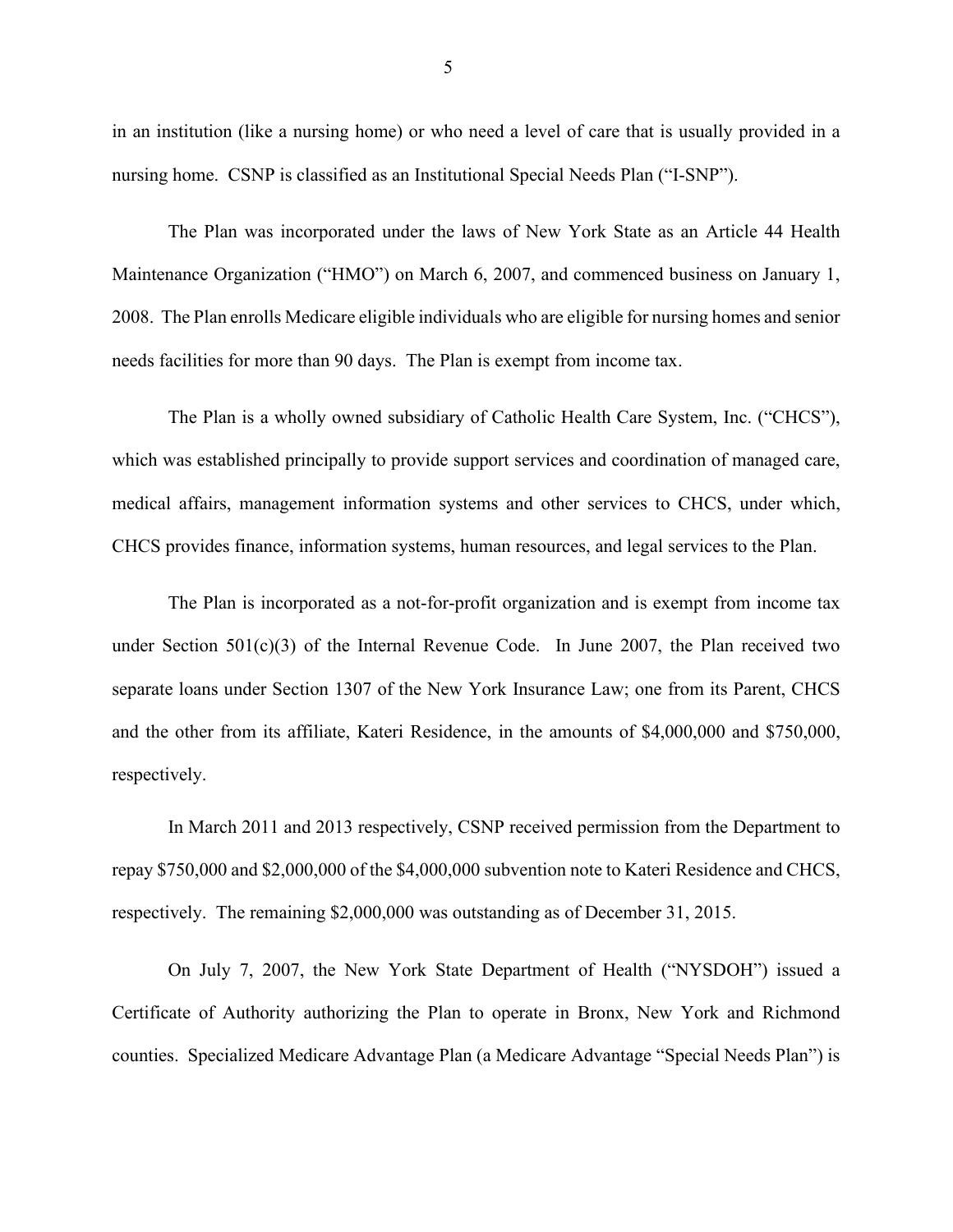the only line of business of the Plan. Total written premiums for the MA line of business was \$46,079,809 for calendar year 2015.

#### A. Corporate Governance

Pursuant to Section 5.1 of the Plan's Operating Agreement ("the Agreement"), the management of the Plan shall be vested in a Management Committee (the "Management Committee") comprised of managers (each a "Manager"). The number of Managers comprising the Management Committee shall be fixed from time to time by the Parent company, Catholic Health Care System, Inc. ("CHCS"). The Agreement stated that initially, there shall be three (3) Managers. It should be noted that no less than one third of the Managers shall be residents of New York State, as required by Part  $98-1.11(g)(1)$  of the Administrative Rules and Regulations of the Health Department (10 NYCRR 98-1.11), and within one (1) year of the Plan becoming operational no less than twenty percent (20%) of the Managers shall be enrollees of the Plan. However, in lieu of such requirement, the Management Committee may establish an Enrollee Advisory Council which is representative of the Plan's enrollment. As of December 31, 2015, the Plan had six (6) Managers and the Enrollee Advisory Council consisted of five (5) enrollee members.

The members of the Plan's Management Committee as of December 31, 2015 were as follows:

Karl P. Adler, MD New York, NY Frank A. Calamari Pelham Manor, NY

#### Name and Residence The Principal Business Affiliation

President and Chief Executive Officer, New York Medical College President and Chief Executive Officer, Calvary Hospital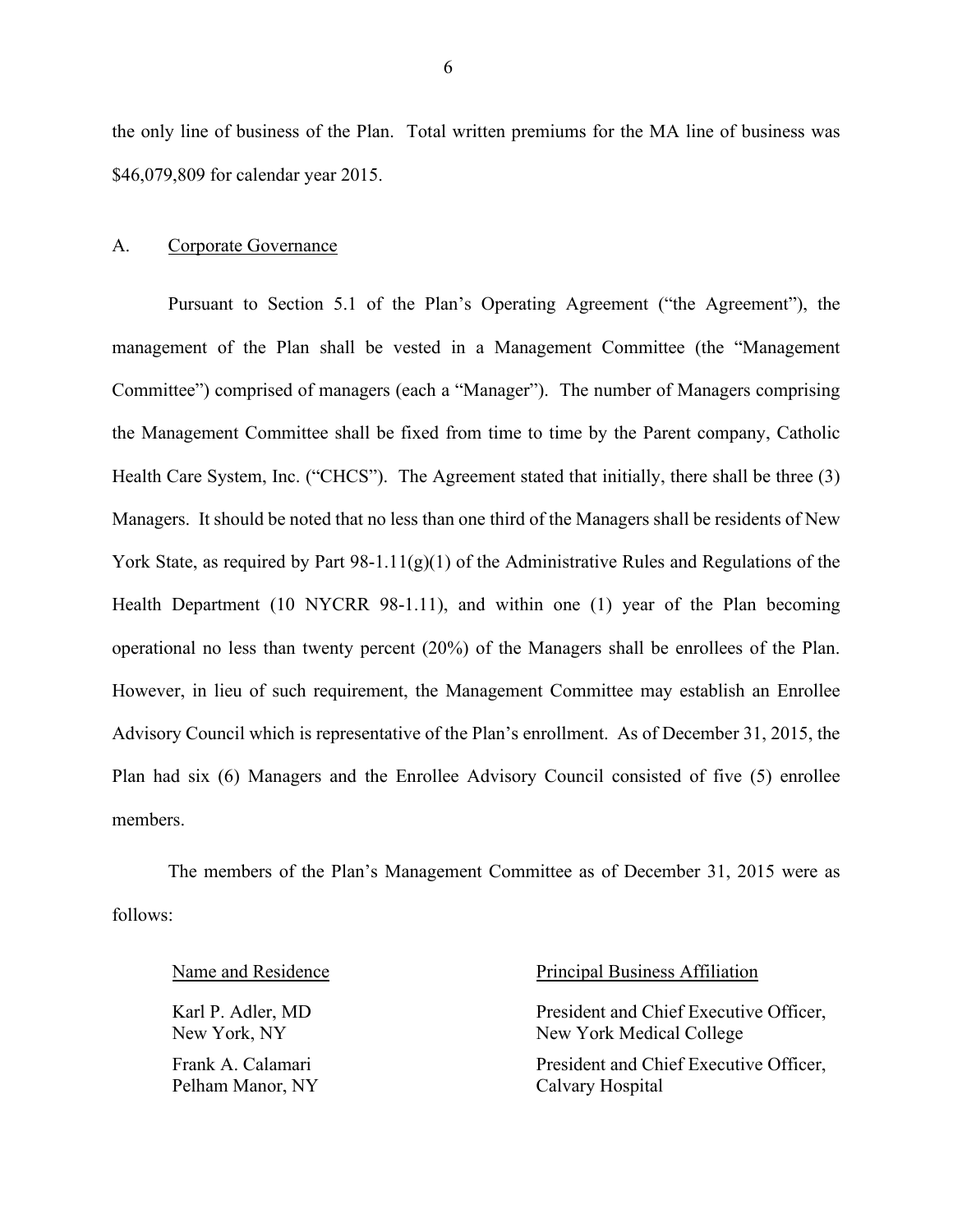| Name and Residence                         | <b>Principal Business Affiliation</b>           |
|--------------------------------------------|-------------------------------------------------|
| Msgr. Charles J. Fahey<br>Syracuse, NY     | Priest and Retired Professor,                   |
| Francis J. Serbaroli, Esq<br>Greenwich, CT | Attorney,<br>Greenberg Traurig, LLP             |
| Gerald Sweeney<br>New York, NY             | Chief Information Officer,<br>Healthfirst, Inc. |
| Genaro Vasile, PhD<br>Estreo, FL           | Retired                                         |

According to its operating agreement, CSNP's Management Committee shall hold an annual meeting in January of each year at a date and time determined by the Committee and shall hold at least quarterly regular meetings each year on such dates and such times and places as may be designated by resolution by the Managers. CSNP's Management Committee met at least quarterly during the period January 1, 2011 through December 31, 2015. A review of the Management Committee's minutes indicated that the meetings were generally well attended, with all members attending at least one-half of the meetings they were eligible to attend.

It was noted that Managers Joseph Anderson (who resigned on February 11, 2014) and Gennaro Vasile, PhD who were appointed on September 12, 2013 and November 5, 2013 respectively, were not listed on the Plan's 2013 Annual Statement Jurat Page.

It is recommended that the Plan include all managers of the Management Committee at year-end in its corresponding Annual Statements.

Section 5.2, *Election and Term of Managers*, of CSNP's operating agreement states, in part:

> *"At each annual meeting of the Member, the Member shall appoint the Managers to hold office until the next annual meeting of the Member..."*

7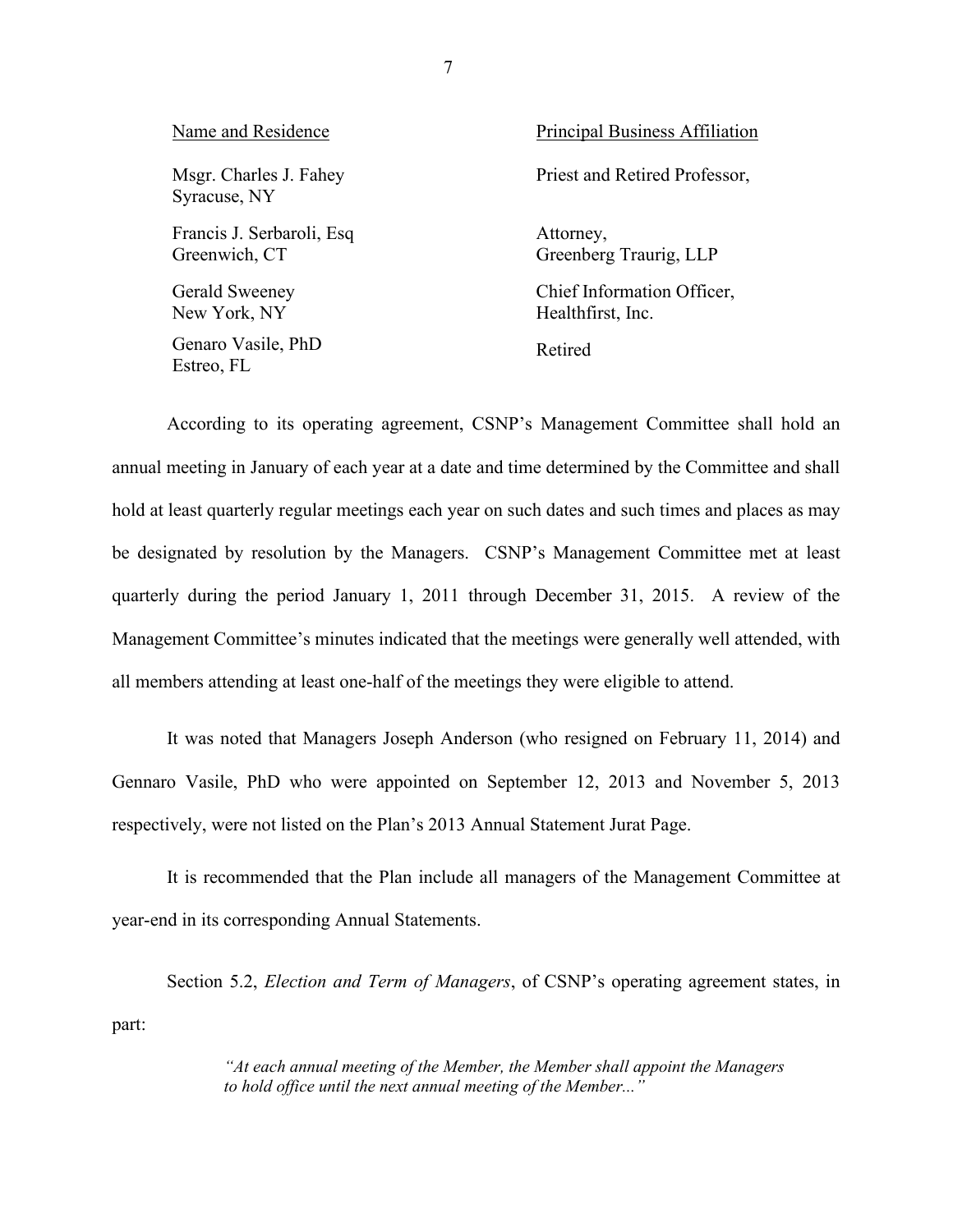The Managers for the examination period were not appointed annually; rather, they were appointed mid-year for a three-year term.

It is recommended that CSNP appoint its Managers in accordance with its operating agreement.

Furthermore, Section 5.7, *Meetings of the Management Committee: Quorum*, of CSNP's operating agreement states, in part:

> *"…The committee shall hold an annual meeting in January of each year at a date and time determined by the Committee and shall hold at least quarterly meetings each year…"*

For the period under examination, only one (1) meeting was held in January. However, there was no mention of the election of CSNP's Managers noted in the minutes.

It is also recommended that CSNP comply with Section 5.7 of its by-laws by ensuring that

its Managers hold annual meetings in January.

The principal officers of the Plan as of December 31, 2015, were as follows:

| Name            | Title                                 |
|-----------------|---------------------------------------|
| Scott LaRue     | President and Chief Executive Officer |
| Annmarie Covone | Senior VP and Chief Financial Officer |

#### B. Territory and Plan of Operation

Pursuant to Article 44 of the New York Public Health Law, the New York State Department of Health ("NYSDOH") issued a Certificate of Authority ("the Certificate") to Catholic Special Needs Plan d/b/a ArchCare Advantage effective July 5, 2007. The latest amendment to the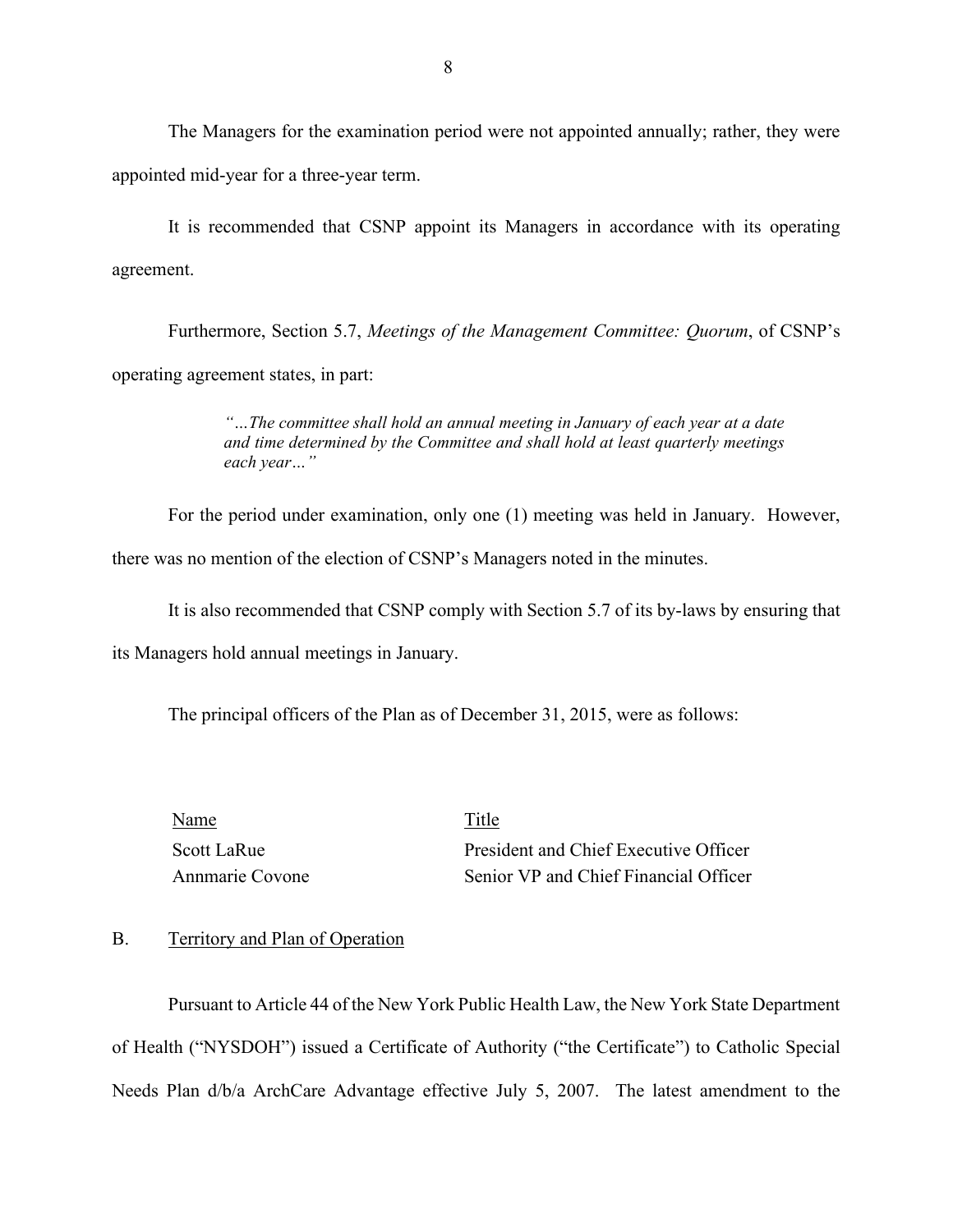Certificate of Authority was dated August 25, 2015. The Certificate authorized the Plan to offer Medicare products in Bronx, Dutchess, Kings, New York, Onondaga, Orange, Putnam, Queens, Richmond and Westchester counties contingent upon approval and execution of a contract with the Centers for Medicare and Medicaid Services ("CMS").

The Certificate contained the following conditions and limitations:

- "*Catholic Special Needs Plan is limited to enrolling and offering only Medicare products in these counties. All aspects of operation in these Medicare only counties will be governed primarily by the Center for Medicare and Medicaid Services ("CMS"), and implementation is contingent upon securing a Medicare contract with the Federal government…*
- *In order to offer any other product in these counties or enroll a non-Medicare population, Catholic Special Needs Plan must submit an application to the Department at least 90 days prior to the proposed implementation date."*

It should be noted that Medicare Advantage Special Needs Plan is the only line of business of written by the Plan.

During the examination period the Plan experienced a net increase in enrollment of 629

members. An analysis of the enrollment is set forth below:

|                                         | 2011  | 2012         | 2013  | 2014         | 2015   |
|-----------------------------------------|-------|--------------|-------|--------------|--------|
| Enrollment at January 1 <sup>st</sup>   | 916   | 1,038        | 1,227 | .406         | 572    |
| Net gain                                | ר רו  | 189          | 179   | 166          | (27)   |
| Enrollment at December 31 <sup>st</sup> | 0.038 | າາາ<br>$-44$ | ,406  | $57^{\circ}$ | 545. ا |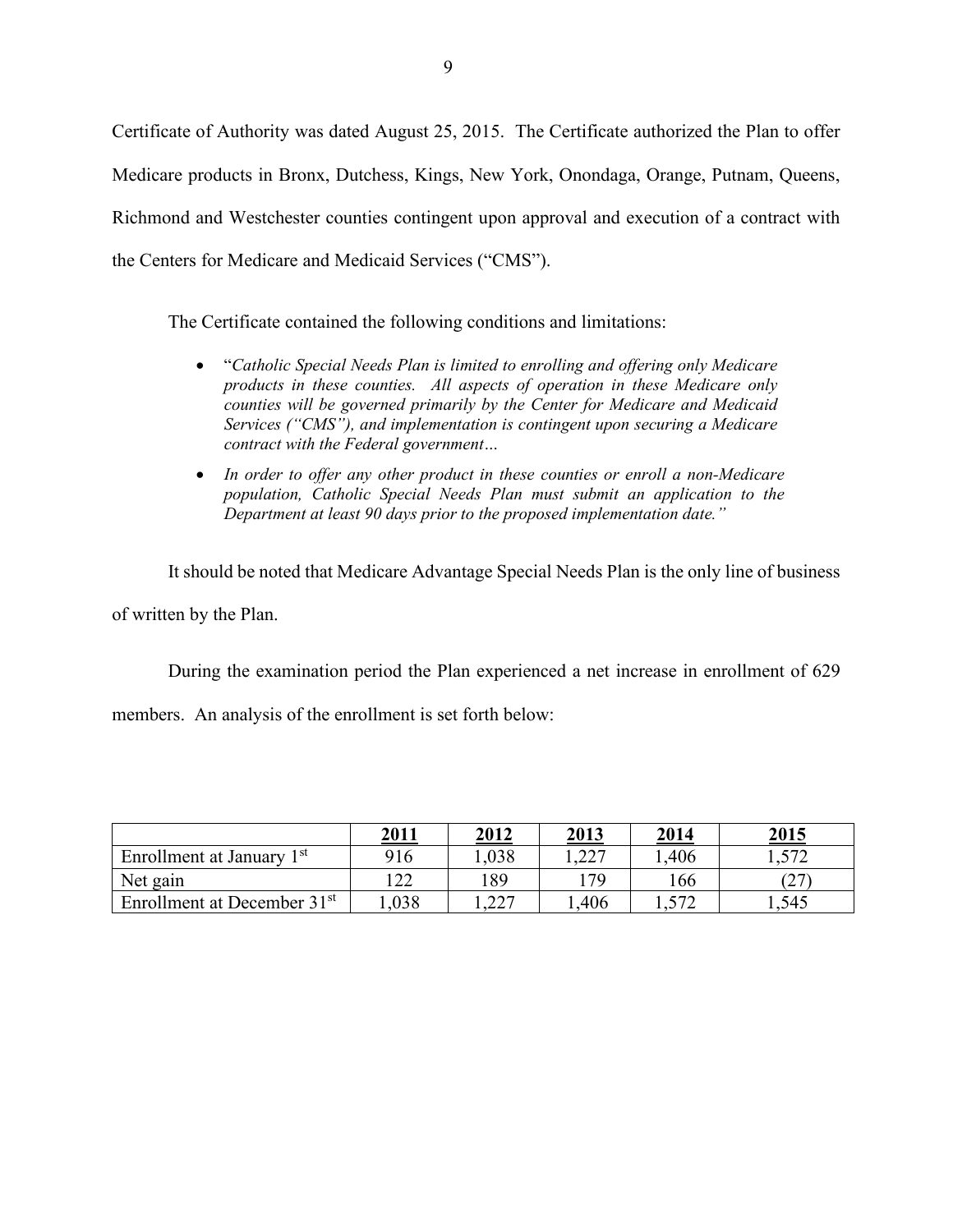C. Reinsurance

As of December 31, 2015, the Plan had an excess-of-loss reinsurance contract in effect with PartnerRe America Insurance Company, an insurer domiciled in Delaware. The contract's effective date was January 1, 2015 to December 31, 2015.

The reinsurance coverage in effect as of December 31, 2015, was as follows:

| Covered member type:      | Medicare                                    |
|---------------------------|---------------------------------------------|
| Excess-of-loss retention: | \$300,000 per member per agreement period   |
| Policy limit:             | \$2,000,000 per member per agreement period |

The contract complies with the provisions of NYIL Section  $1308(a)(2)(A)(i)$  and (ii) relative to the insolvency provisions.

## D. Holding Company System

The Plan is a wholly-owned subsidiary of Catholic Health Care System, Inc. The following chart depicts the Plan's holding company system as of December 31, 2015: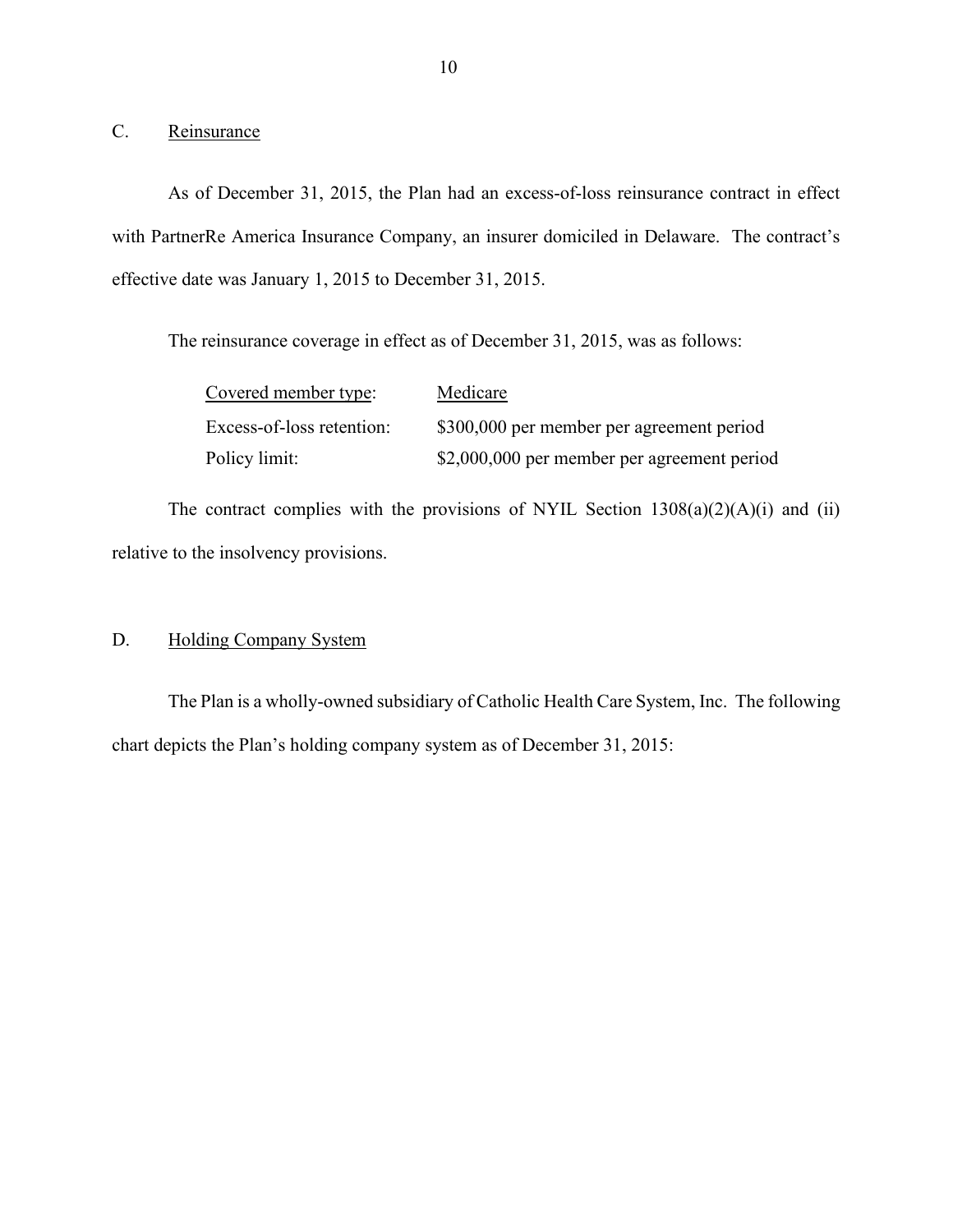

Catholic Health Care System, Inc. is the direct parent of Catholic Special Needs Plan, LLC. Catholic Health Care System, Inc. is owned by Providence Health Services, Inc., and therefore, it is considered to be part of a holding company system.

Part 98-1.16(e) of the Administrative Rules and Regulations of the Department of Health  $(10 NYCRR 98-1.16(e))$  states in part:

> "(e) Every controlled MCO shall file with the commissioner such reports or material as the commissioner, with the advice of the superintendent, may direct for the purpose of disclosing information on the operations within the holding company system which materially affect the operations, management or financial condition of the MCO."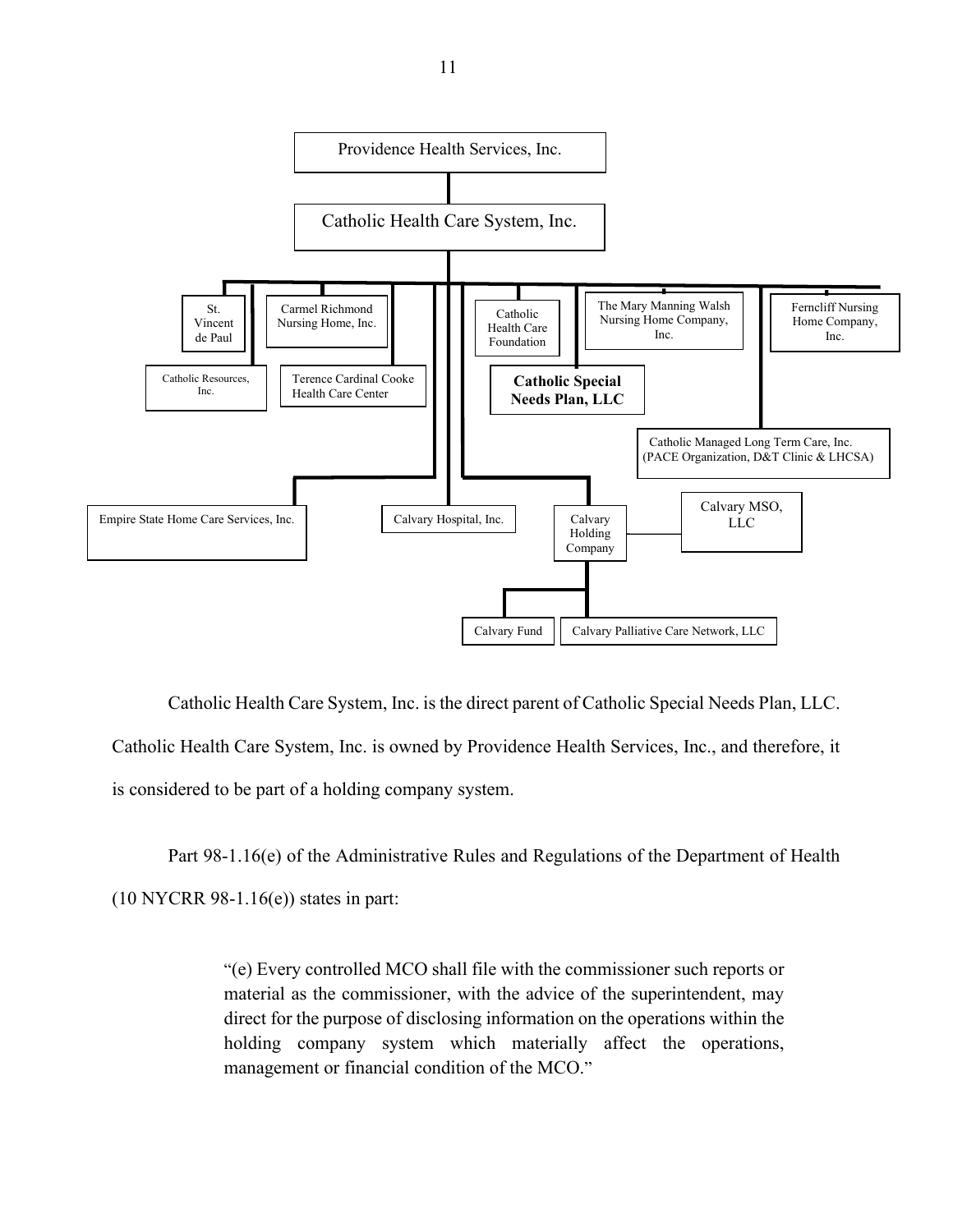The Plan acknowledged that it is indeed a member of a holding company system. However, it was noted that the Plan answered "No" on the General Interrogatories page of its filed 2015 annual statement when asked whether the reporting entity is "a member of an insurance holding system consisting of two (2) or more affiliated persons, one (1) or more of which is an insurer". Additionally, the Plan failed to comply with Part 98-1.16(e) of the Administrative Rules and Regulations of the Department of Health when it did not submit the requisite holding company filings during the exam period.

It is recommended that CSNP accurately report all information in its filed annual statement.

A similar recommendation was cited in the prior report on examination.

It is also recommended that CSNP commence filing its holding company registration statement in accordance with Part 98-1.16(e) of the Administrative Rules and Regulations of the Department of Health.

Part 98-1.10(c) of the Administrative Rules and Regulations of the Department of Health  $(10 NYCRR 98-1.10(c))$  states in part:

> "(b) Thirty days prior notice to the commissioner and, except in the case of a PHSP, HIV SNP or PCPCP, the superintendent, is required before entering into the following transactions between a controlled MCO and any person in its holding company system: a reinsurance agreement or an agreement for rendering services on a regular or systematic basis, other than medical or management services that require prior approval under this Subpart. Such transactions may become effective unless the commissioner or the superintendent has disapproved the transaction within such period."

During the examination, it was noted that the PACE Program (ArchCare Senior Life/ Catholic Managed Long-Term Care) received charges for payroll costs from CSNP. However, when the examiner requested the agreement under which those charges were incurred, CSNP was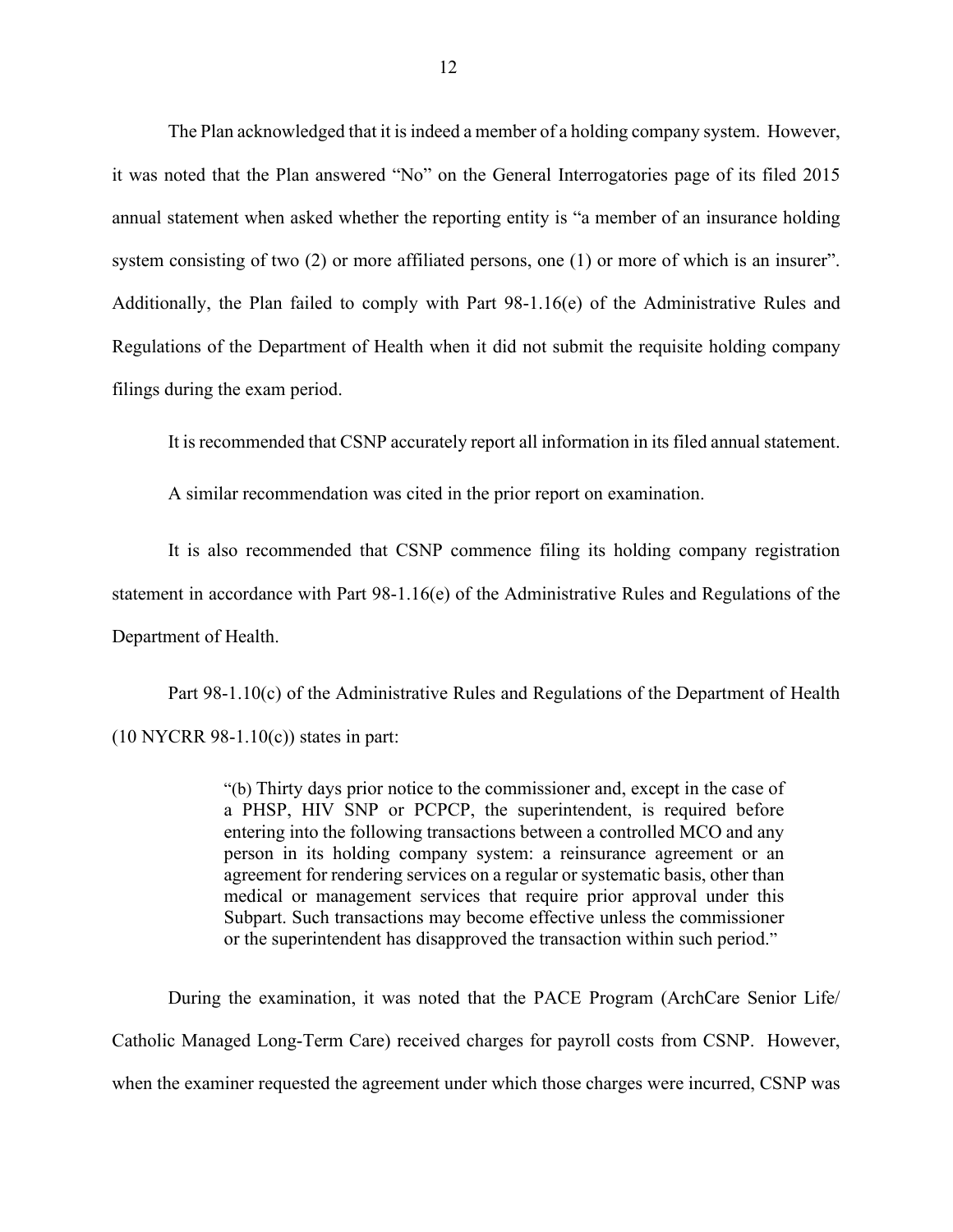unable to provide any such documentation. The lack of documentation is discussed in Section J of this Report.

It is recommended that the Plan comply with the requirements of Part 98-1.10(c) of the Administrative Rules and Regulations of the Department of Health with regard to transactions with members in its holding company system.

#### E. Significant Operating Ratios

The underwriting ratios presented below are on an earned-incurred basis and encompass the five-year period covered by this examination:

|                                          | <b>Amounts</b> | <b>Ratio</b> |
|------------------------------------------|----------------|--------------|
| Claims incurred                          | \$155,934,794  | 79.07%       |
| Claims adjustment expenses incurred      | 1,623,769      | 0.82%        |
| General administrative expenses incurred | 40,992,285     | 21.61%       |
| Net underwriting loss                    | (1,330,710)    | $(0.67)\%$   |
| Premiums earned                          | 197,220,138    | 100.00%      |

### F. Report on Examination

Section 312(b) of the New York Insurance Law states, in part:

"A copy of the report shall be furnished by such insurer or other person to each member of its board of directors and each such member shall sign a statement which shall be retained in the insurer's files confirming that such member has received and read such report."

It should be noted that CSNP was unable to provide any evidence of such signed statement

for one (1) of its Managers.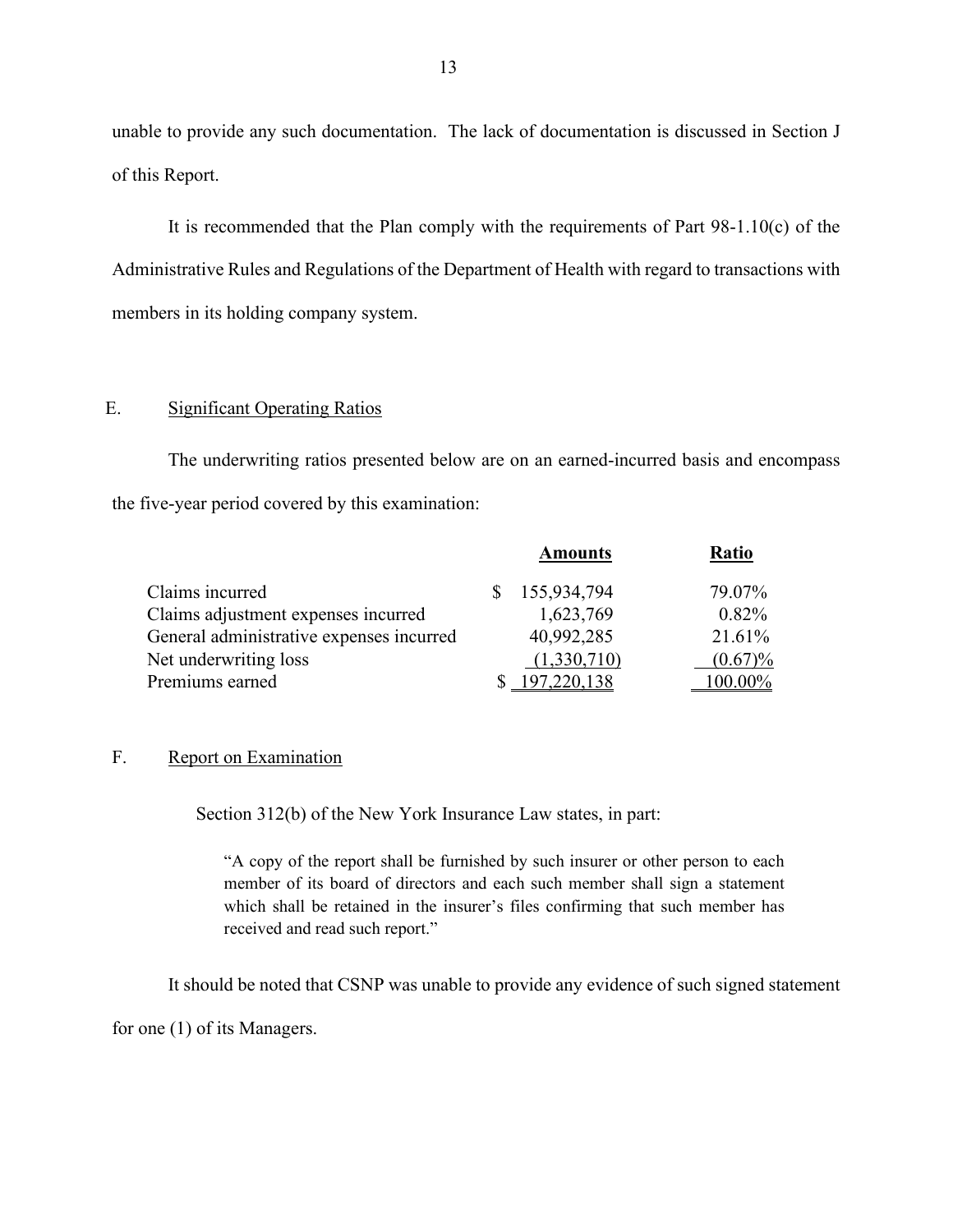It is recommended that CSNP comply with the requirements of Section 312(b) of the New York Insurance Law by obtaining signed statements from each Manager confirming that such member has received and read the report on examination.

#### G. Administrative and Consulting Services Agreement

During the examination period, CHCS had an approved administrative and consulting services agreement to provide CSNP with the following services: human resources, information technology, supply chain, finance business development and project management legal services HIPAA and compliance.

Part 98-1.5(b) of the Administrative Rules and Regulations of the Department of Health (10 NYCRR 98-1.5(b)) states in part:

> *"(b) In order to obtain a certificate of authority to operate an MCO, a person shall file an application on forms prescribed by the commissioner. The application shall be signed… filed and shall set forth or be accompanied by the following…*

> *(1) copies of the basic organizational documents of the applicant, e.g., the certificate of incorporation, bylaws, articles of organization, partnership agreement, trust agreement, operating agreement or other applicable documents and agreements, and all amendments thereto…"*

During the examination period, CSNP had implemented the Second and Third Amendments to its Operating Agreement, effective June 25, 2009 and January 1, 2010, respectively, without the Plan obtaining the required approval from the New York State Department of Health.

It is recommended that CSNP comply with Part 98-1.5(b) of the Administrative Rules and Regulations of the Department of Health by filing for approval with the Commissioner, a description of the changes in any information provided in the application for its certificate of authority.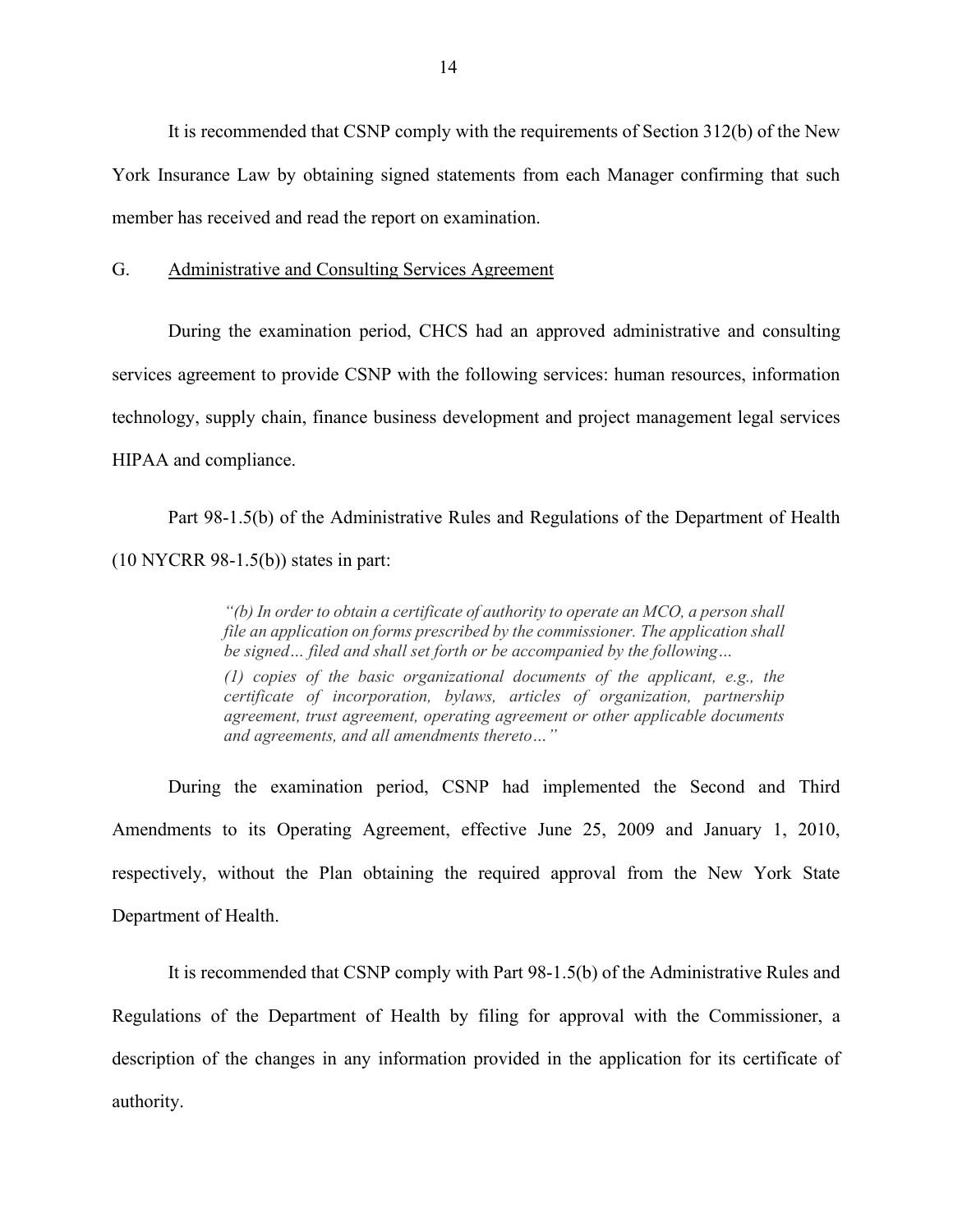#### H. Conflict of Interest Policy

CSNP generally follows the standards, policies and procedures of its Parent, in regard to a code of conduct. Conflict of interest statements which are the responsibility of the Plan's Chief Compliance Officer, are required to be completed by Managers, Officers, committee members and key employees. The Plan's conflict of interest policy dictates that each Manager, officer, committee member and key employees complete, sign and submit to the Chief Compliance Officer, a certification identifying to the best of the individual's knowledge any entity of which such person is an officer, director, trustee, member, owner, or employee and with which the Plan has a relationship, and any transaction in which the person may have a conflicting interest whether actual or perceived. Such certifications shall be made prior to appointment (in the case of Managers, officers, committee members) or within 30 days (in the case of a key employee) and annually thereafter. A review of the conflict of interest filings for the examination period was performed. The review revealed the following:

- For calendar year 2013, three (3) Managers failed to file conflict of interest statements.
- For calendar year 2014, one (1) Manager failed to file a conflict of interest statement.

It is recommended that all conflict of interest statements required to be signed by each Manager, Officer, committee member and key persons, be signed and filed with the Plan's Chief Compliance Officer on an annual basis.

The Plan's Conflict of Interest Policy's - *Revision History* section - dated March 2014, indicated the following: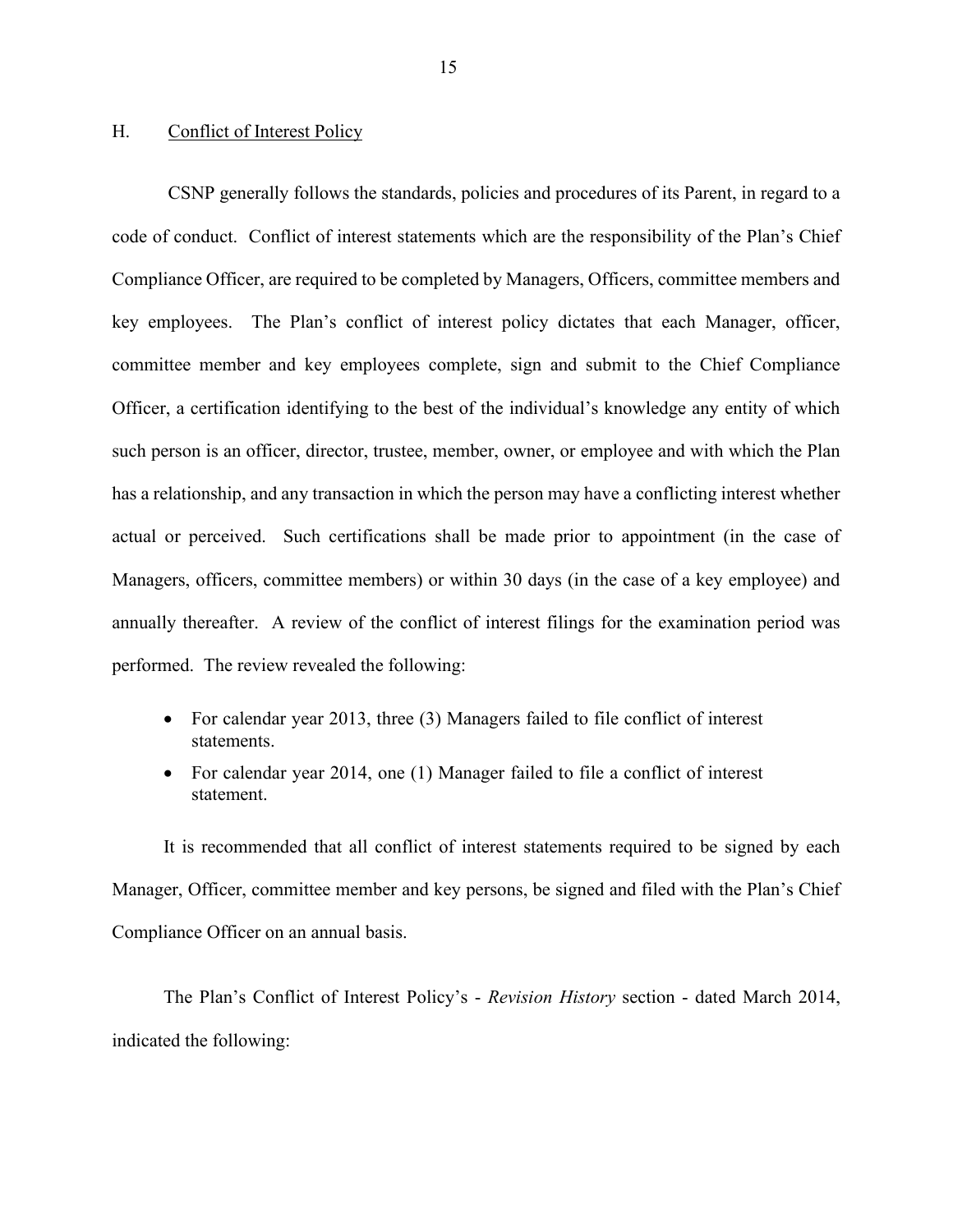*"Clarified in a footnote that electronic signatures as well as "wet signatures" on conflict of interest statements are acceptable under the policy."*

It should be noted that the Plan's actual Conflict of Interest Policy was never updated to reflect such change.

It is recommended that the Plan revise its Conflict of Interest Policy to reflect its adoption of the use of electronic signatures for conflict of interest disclosures.

A similar recommendation was cited in the prior report on examination.

#### I. Accounts and Records

During the course of the examination, it was noted that the Plan's treatment of certain items was not in accordance with annual statement instructions and/or Department guidelines. A description of such items is as follows:

1. As noted previously in "Item D" of this report, the Plan is a wholly-owned subsidiary of Catholic Health Care System, Inc. It should be noted that several other affiliated entities ("affiliates") of the Plan also have business transactions with the Plan. These affiliates are participating providers functioning as nursing homes located in the Plan's service area. The Plan makes claim payments on behalf of these nursing homes.

The *2015 NAIC Annual Statement Instructions* for health companies states, in part:

*"…PART 1- ORGANIZATION CHART…Attach a chart or listing presenting the identities of and interrelationships between the parent, all affiliated insurers and reporting entities; and other affiliates…*

*PART 2- SUMMARY OF INSURER'S TRNSACTIONS WITH ANY AFFILIATES – This schedule was designed to provide an overview of transactions among insurance holding company system members. It is intended to demonstrate the scope and direction of major fund and/or surplus flows throughout the system… All insurer and reporting entity members of the holding company system shall*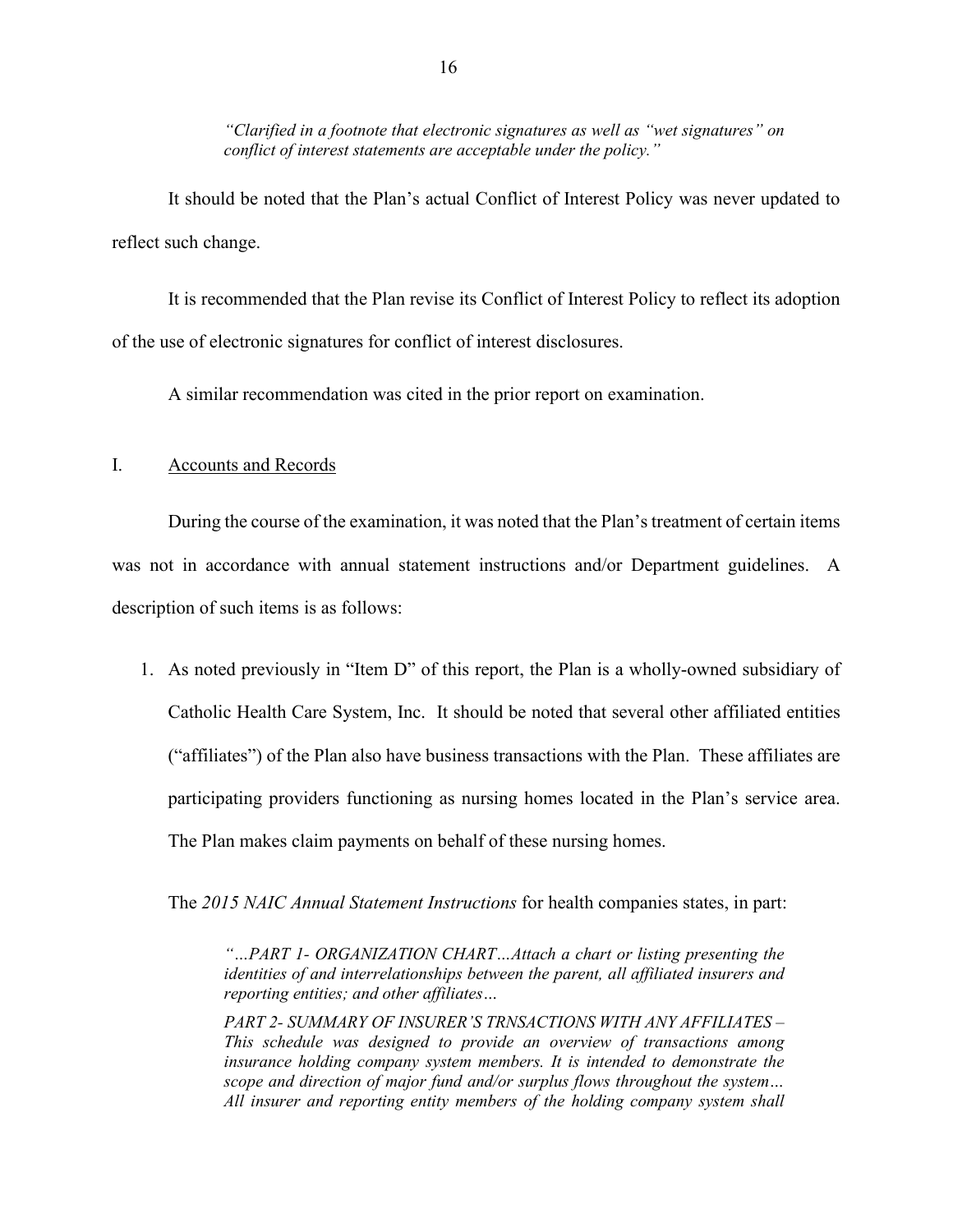*prepare a common schedule for inclusion in each of the individual annual statement…*

*Include transactions between insurers; and between insurers and non-insurers within the holding company system…"*

The examiner's review of the Plan's filed Schedule Y- *Information Concerning Activities of Insurer Members of a Holding Company Group* - for calendar year 2015 revealed that the Plan filed an incomplete organization chart; the Schedule only listed transactions of the Parent and the Plan; transactions with any of its affiliates were not listed.

It is recommended that the Plan prepare and file Schedule Y- *Information Concerning Activities of Insurer Members of a Holding Company Group* - in accordance with the requirements of the NAIC Annual Statement Instructions.

It is also recommended that the Plan exercise greater care when preparing its annual statements and schedules.

A similar recommendation was cited in the prior report on examination.

During the examination period, CSNP received contributions in the amounts of \$5.6M and recorded "Grants" as an aggregate write-in for other income or expenses in the Plan's financials, without which, the Plan would have reported a net loss.

SSAP No.72 states, in part:

"Unassigned funds (surplus) represents the undistributed and unappropriated amount of surplus… Unassigned funds (surplus) is comprised of the cumulative effect of… other gains and losses in surplus not specifically identified elsewhere…"

It is recommended that all future capital contributions, i.e. cash grants, from CHCS to CSNP be recorded pursuant to SSAP No. 72.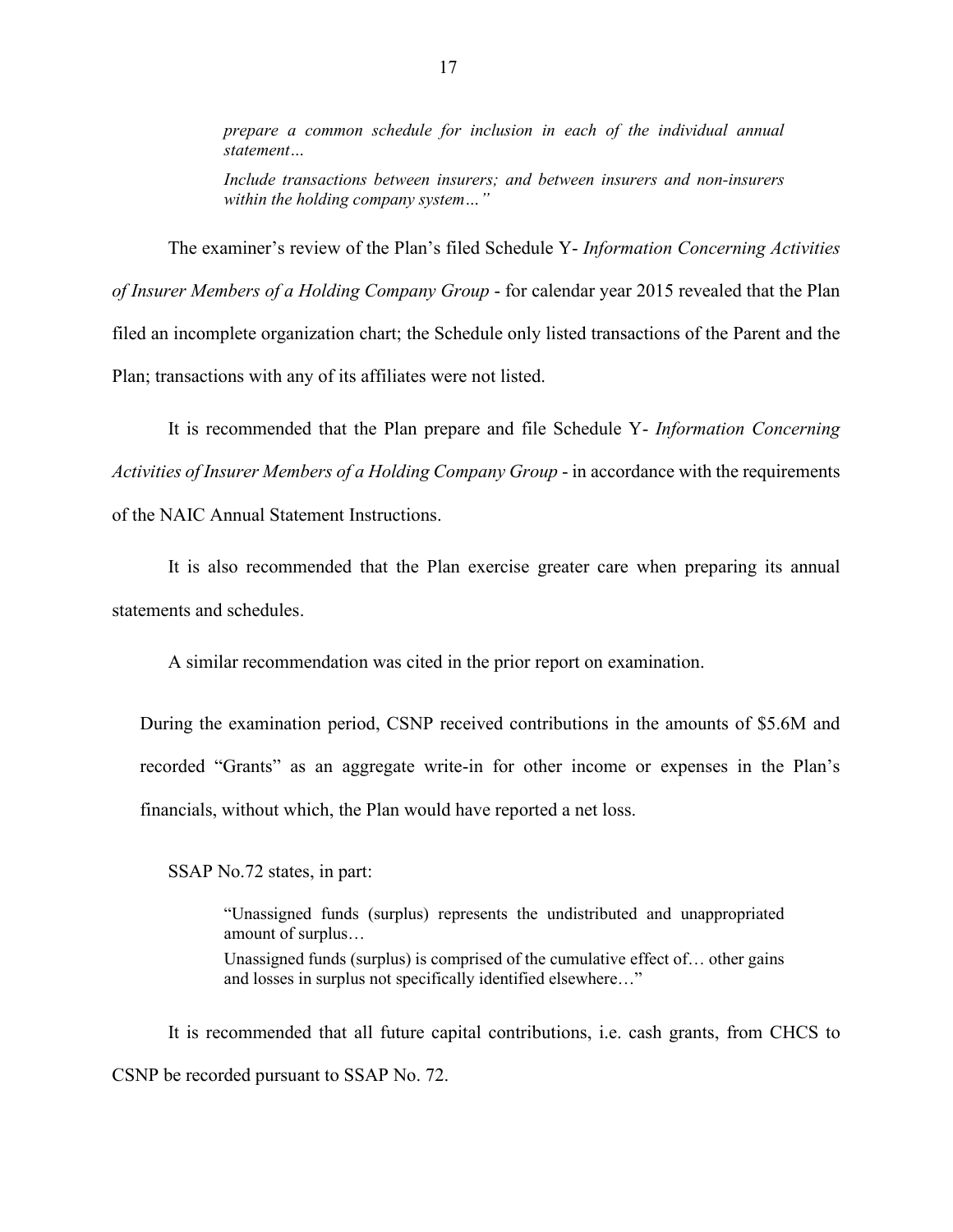It is also recommended that CSNP notify the Department and the New York State Department of Health of any and all capital contributions.

### J. **Insurance Regulation 152 (11 NYCRR 243) - Record Retention**

Parts 243.2(a) and (b) of Insurance Regulation 152 (11 NYCRR 243) states, in part:

"(a)… every insurer shall maintain its claims, rating, underwriting, marketing, complaint, financial, and producer licensing records, and such other records subject to examination by the superintendent, in accordance with the provision of this Part.

(b) Except as otherwise required by law or regulation, an insurer shall maintain:

(1) A policy record for each insurance contract or policy for six calendar years after the date the policy is no longer in force or until after the filing of the report on examination in which the record was subject to review, whichever is longer…

(8) Any other-record for six calendar years from its creation or until after the filing of a report on examination or the conclusion of an investigation in which the record was subject to review."

During the examination, it was noted that the PACE Program (ArchCare Senior Life/Catholic Managed Long-Term Care) received charges for payroll costs from CSNP. However, when the examiner requested the agreement under which those charges were incurred, CSNP was unable to provide any such documentation.

It is recommended that CSNP comply with Parts 243.2(a) and (b) of Insurance Regulation

152 and maintain the appropriate records for all of its areas of operations.

Additionally, it is recommended that CSNP submit the aforementioned agreement to the

Department for review.

Finally, it is recommended that the Plan not enter into any agreement with those companies in its holding company system, until said agreement has been approved by the Department and New York State Department of Health, prior to implementation.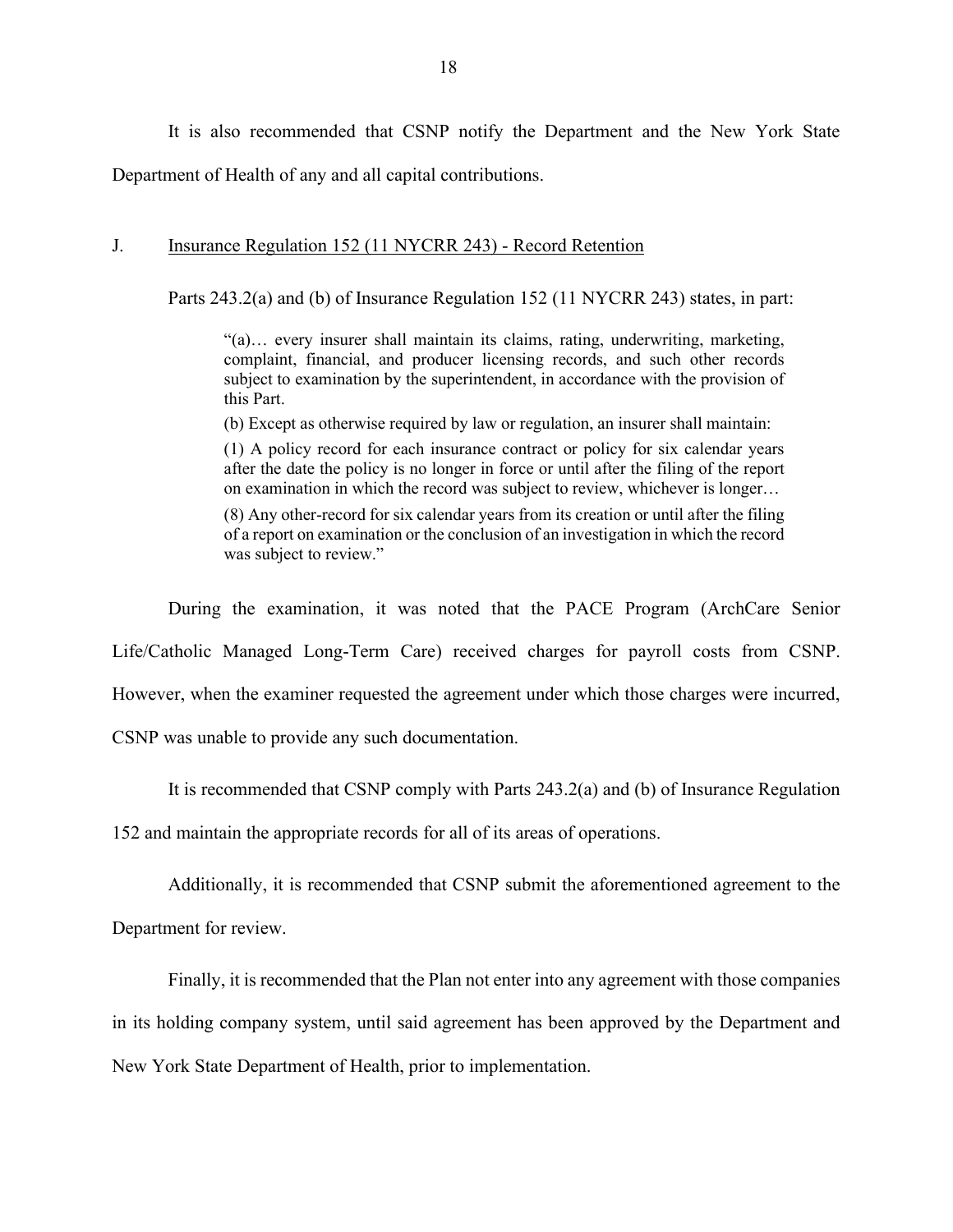## **3. FINANCIAL STATEMENTS**

The following statements show the assets, liabilities, and surplus as of December 31, 2015, as contained in the Plan's 2015 filed annual statement, a condensed summary of operations and a reconciliation of the capital and surplus account for each of the years under review. The examiner's review of a sample of transactions did not reveal any differences which materially affected the Plan's financial condition as presented in its financial statements contained in the December 31, 2015 filed annual statement.

#### **Independent Accountants**

The firm O'Connor, Davies LLP ("OCD") was retained by the Plan to audit its combined statutory basis statements of financial position as of December  $31<sup>st</sup>$  of each year during the examination period, and the related statutory-basis statements of operations, capital and surplus, and cash flows for the year then ended.

OCD concluded that the statutory financial statements presented fairly, in all material respects, the financial position of the Plan at the respective audit dates. Balances reported in these audited financial statements were reconciled to the corresponding years' annual statements with no discrepancies noted.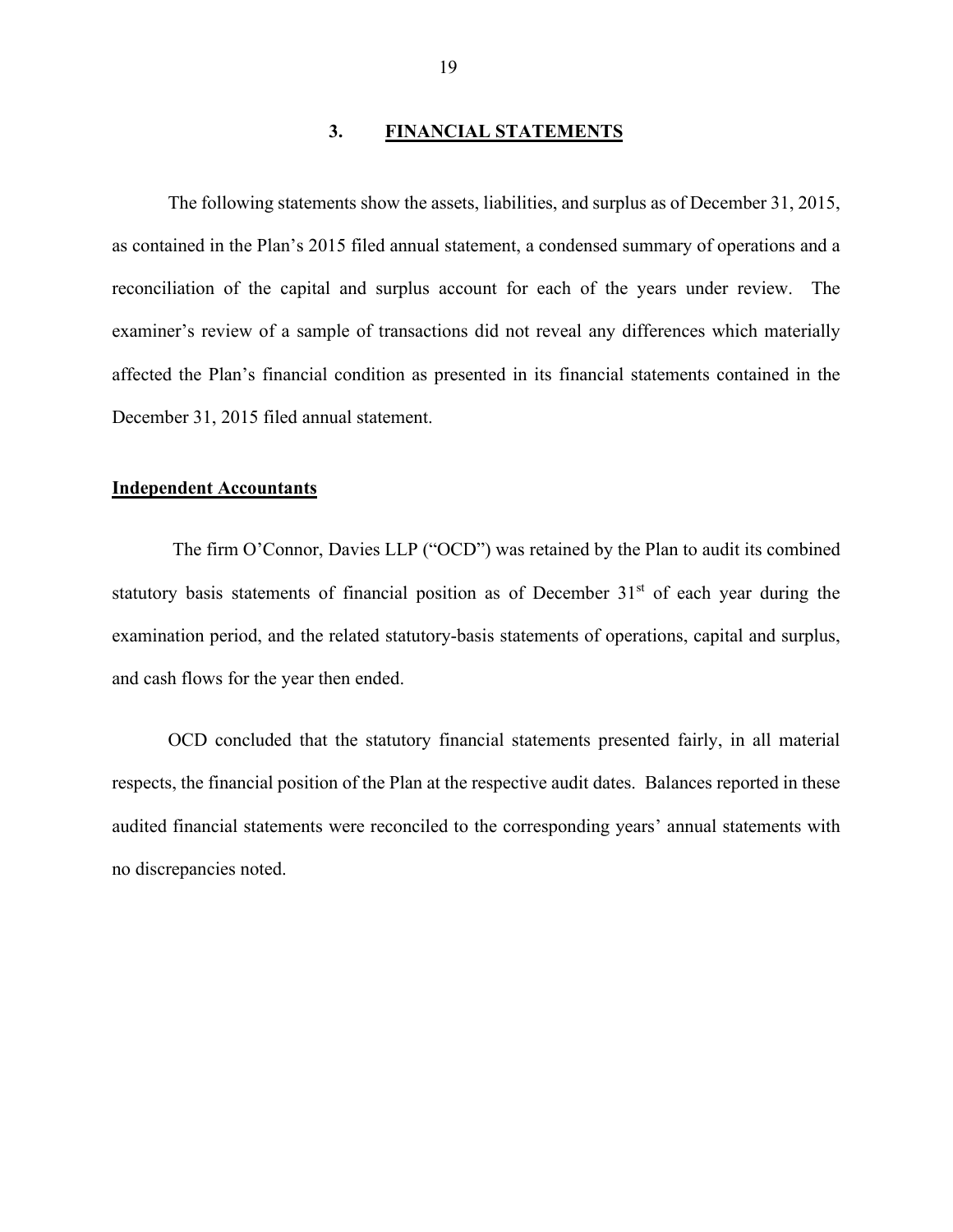## A. Balance Sheet

#### **Assets**

| Cash, cash equivalents and short-term investments    | \$11,468,634    |
|------------------------------------------------------|-----------------|
| Uncollected premiums and agents balance in the       |                 |
| course of collection                                 | 125,640         |
| Accrued retrospective premiums                       | 291,564         |
| Amounts recoverable from reinsurers                  | 64,474          |
| Receivables from parent, subsidiaries and affiliates | 2,202,899       |
| Health care and other amounts receivable             | 705,468         |
| Other receivables                                    | 858             |
| Total assets                                         | \$14,859,537    |
| Liabilities                                          |                 |
| Unpaid claims                                        | \$<br>4,941,975 |
| Accrued medical incentive pool and bonus amounts     | 308,966         |
| Aggregate health policy reserves                     | 330,000         |
| Premiums received in advance                         | 848,495         |
| General expenses due or accrued                      | 1,856,086       |
| Amounts due to parent, subsidiaries and affiliates   | 801,186         |
| Total liabilities                                    | \$<br>9,086,708 |
| Capital and surplus                                  |                 |
| NYS contingent reserve                               | \$5,759,976     |
| Surplus notes                                        | 2,000,000       |
| Unassigned funds (surplus)                           | (1,987,147)     |
| Total capital and surplus                            | 5,772,829       |
| Total liabilities, capital and surplus               | \$14,859,537    |

**Note 1**: The Plan is incorporated as a not-for-profit organization and is exempt from income tax under Section 501(c)(3) of the Internal Revenue Code.

**Note 2**: No liability appears on the above statement for loans in the amount of \$2,000,000 and accrued interest thereon in the amount of \$991,000. The loans were granted pursuant to the provisions of Section 1307 of the New York Insurance Law. As provided in Section 1307 of the New York Insurance Law, repayment of principal and interest shall only be made out of free and divisible surplus, subject to the prior approval of the Superintendent of Financial Services of the State of New York.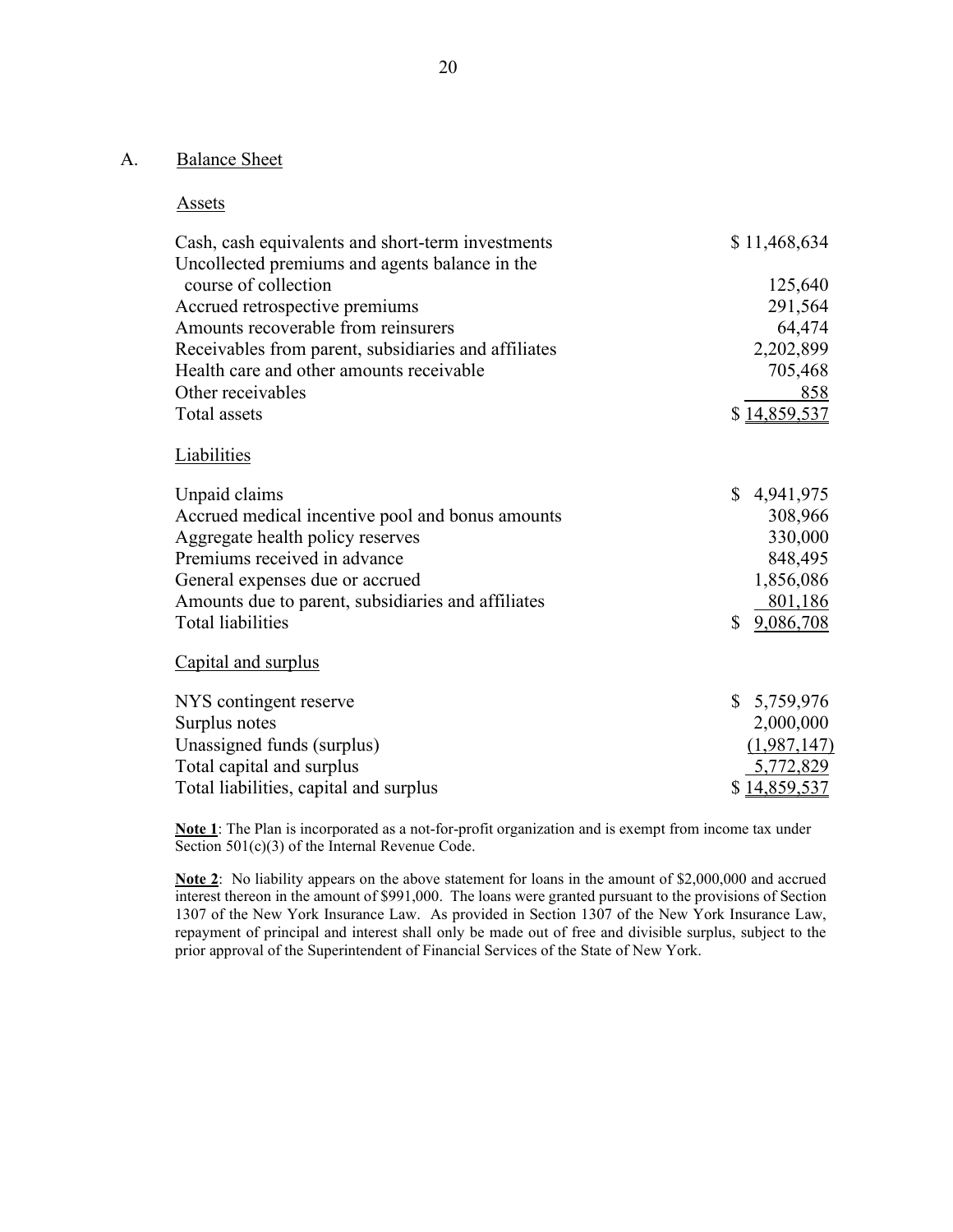B. Statement of Revenue, Expenses and Capital and Surplus

The Plan's capital and surplus increased by \$1,478,154 during the five-year examination

period, January 1, 2011 through December 31, 2015, detailed as follows:

| <u>Revenue</u>                                            |               |                   |
|-----------------------------------------------------------|---------------|-------------------|
| Net premium income                                        |               | \$197,220,138     |
| <b>Hospital and Medical Expenses</b>                      |               |                   |
| Hospital (inpatient and outpatient) benefits              | \$49,534,474  |                   |
| Medical benefits                                          | 20,520,632    |                   |
| Other professional services                               | 53,090,964    |                   |
| Prescription drugs                                        | 31,314,944    |                   |
| Incentive pool, withhold adjustments and bonus<br>amounts | 1,862,578     |                   |
| Net reinsurance recoveries                                | (388, 798)    |                   |
| Total medical and hospital expenses                       | \$155,934,794 |                   |
| <b>Administrative Expenses</b>                            |               |                   |
| General administrative expenses                           | 42,616,054    |                   |
| Total underwriting expenses                               |               | 198,550,848       |
| Net underwriting loss                                     |               | \$<br>(1,330,710) |
| Net investment income earned                              |               | 106,511           |
| Grants from CHCS                                          |               | 5,644,883         |
| Net income                                                |               | \$4,420,684       |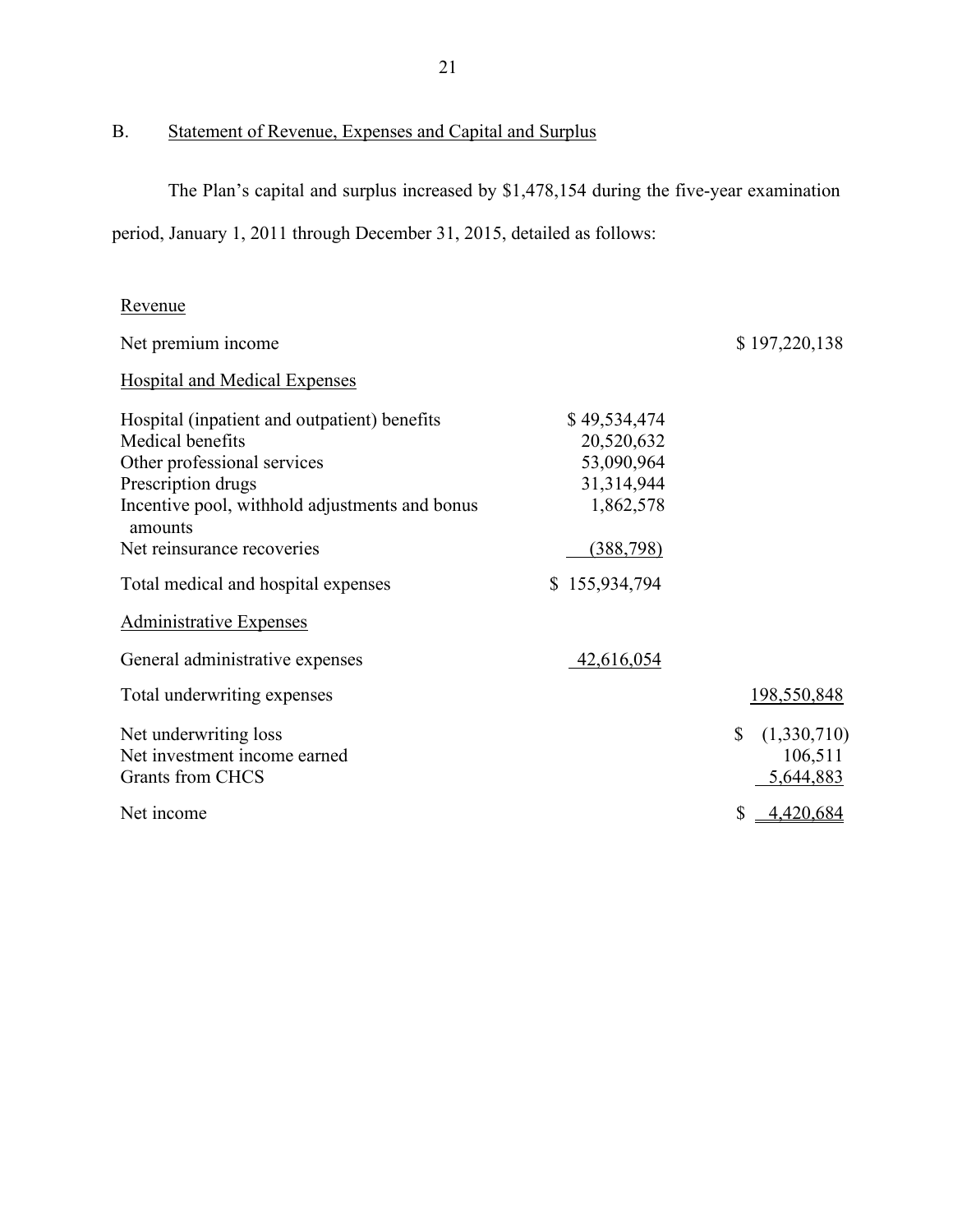#### Changes in Capital and Surplus

| Capital and surplus, per report on   |          |           |             |
|--------------------------------------|----------|-----------|-------------|
| examination, as of December 31, 2010 |          |           | \$4,294,675 |
|                                      | Gains in | Losses in |             |

|                                                                                                           | Surplus                | Surplus   |             |
|-----------------------------------------------------------------------------------------------------------|------------------------|-----------|-------------|
| Net income<br>Change in non-admitted assets<br>Change in surplus notes<br>Net gain in capital and surplus | \$4,420,684<br>192,531 | 2,750,000 | 1,478,154   |
| Capital and surplus, per report on<br>examination, as of December 31, 2015                                |                        |           | \$5,772,829 |

#### **4. UNPAID CLAIMS AND UNPAID CLAIMS ADJUSTMENT EXPENSES**

The examination liability of \$4,941,975 is the same the amount reported by the Plan in its filed annual statement as of December 31, 2015.

The examination analysis of the accrued other medical liability was conducted in accordance with generally accepted actuarial principles and practices and was based on statistical information contained in the Plan's internal records and in its filed annual statements as verified during the examination.

The examination reserve was based upon actual payments made through December 31, 2010, with an estimate for claims remaining unpaid at that date. Such estimate was calculated based on actuarial principles, which utilized the Plan's past experience in projecting the ultimate cost of claims incurred.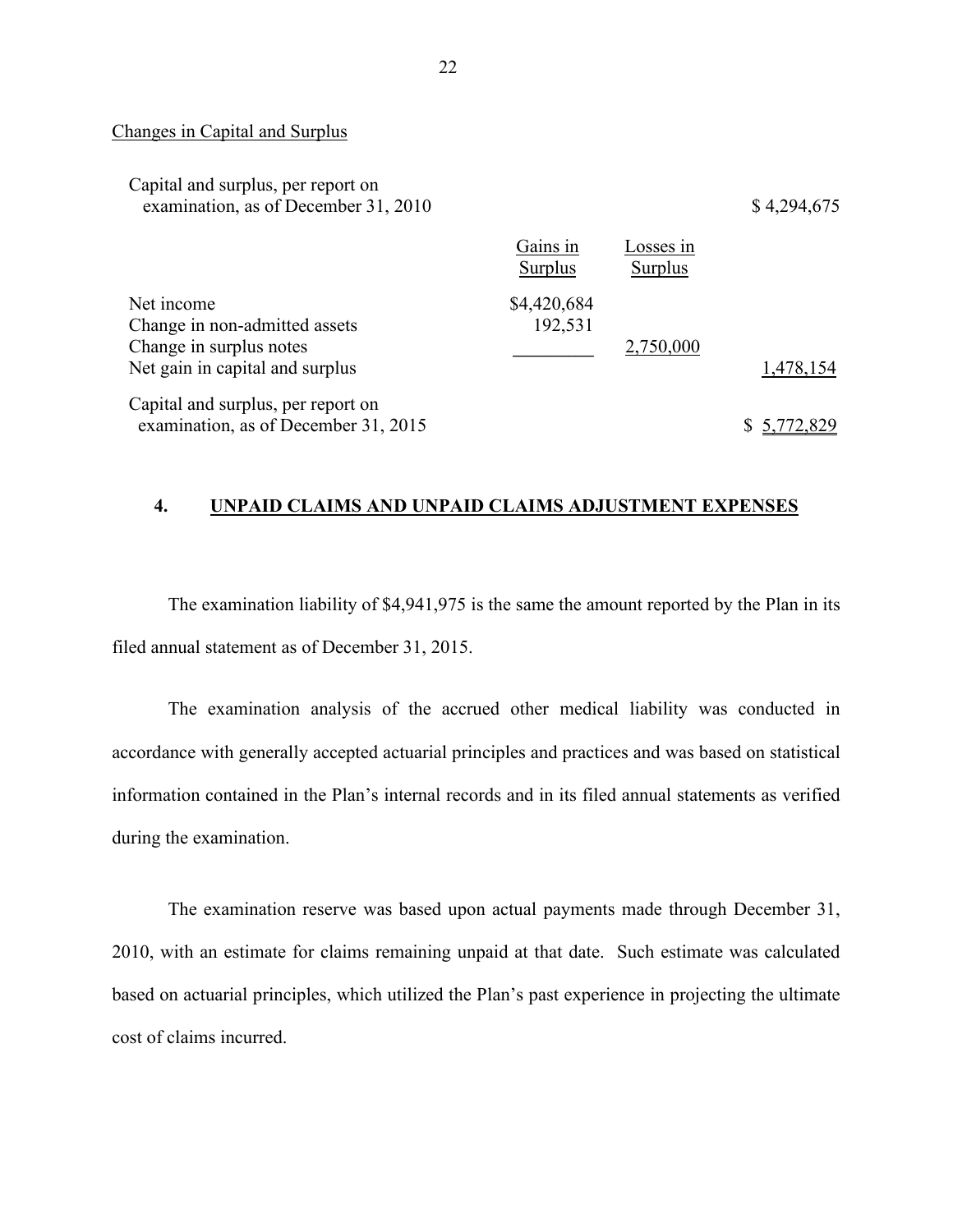#### **5. SUBSEQUENT EVENTS**

Subsequent to the examination date, CSNP reported an impairment of \$123,622 in its September 30, 2017 Quarterly Statement filing. On December 21, 2017 NYSDOH issued a Statement of Deficiency to CSNP for its failure to meet its solvency requirements in accordance with 10 NYCRR 98-1.11(e) for the quarter ending September 30, 2017. On January 3, 2018, CSNP provided a Plan of Correction ("POC") to NYSDOH. According to the POC, CHCS granted \$123,622 to CSNP to cover the impairment reported in the September 30, 2017 Quarterly Statement filing.

#### **6. MARKET CONDUCT ACTIVITIES**

In the course of this examination, a review was made of the manner in which the Plan conducts its business and fulfills its contractual obligations to enrollees and claimants. The review was general in nature and is not to be construed to encompass the more precise scope of a market conduct examination.

The review was directed at the practices of the Plan relative to agents' licensing and terminations. In determining the scope of this review, the examiner took into consideration that the Plan writes only Medicare Advantage and therefore most of its market conduct activities are under the regulatory purview of CMS rather than under the purview of the Department.

Section 2112(d) of the New York Insurance Law states, in part:

"(d) Every… health maintenance organization… or authorized representative of the …health maintenance organization… doing business in this state shall, upon termination of the certificate of appointment… of any insurance agent… licensed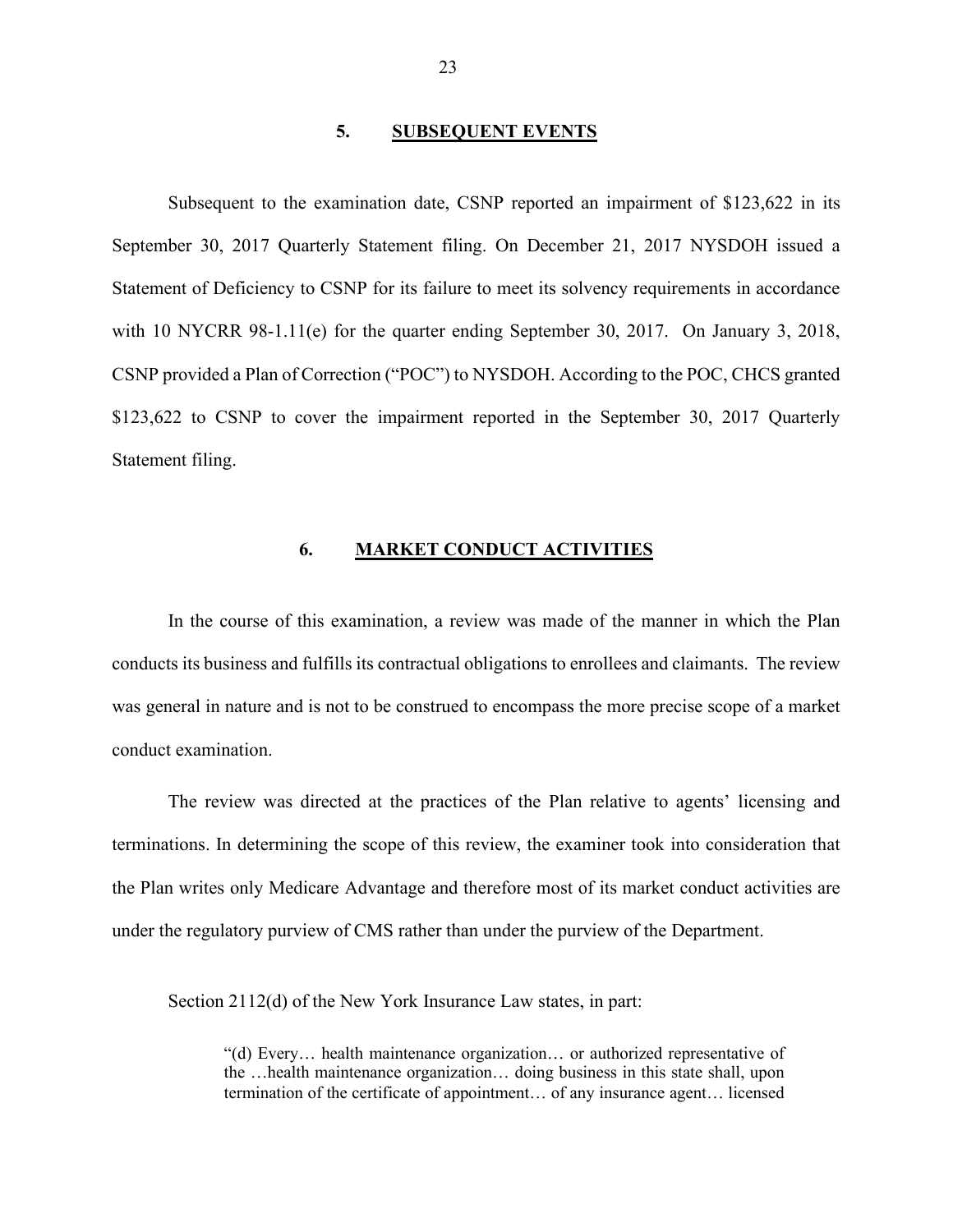in this state, or upon termination for cause for activities as set forth in subsection (a) of section two thousand one hundred ten of this article, of the certificate of appointment, of employment, of a contract or other insurance business relationship with any insurance producer, file with the superintendent within thirty days a statement, in such form as the superintendent may prescribe, of the facts relative to such termination for cause..."

The examination included a review of how the Plan licenses and terminates its sales agents. During the examination period, it was noted that two (2) agents who had terminated employment with the Plan were listed as active on the Department's licensing system. The Plan was informed of its failure to notify the Department of said terminations. Subsequent to the notification, the Plan took corrective action to have the noted agents terminated on the Department's licensing system.

It is recommended that the Plan comply with the requirements of Section 2112(d) of the New York Insurance Law by filing all notices of agents' termination with the Department, in the prescribed manner.

A similar recommendation was cited in the prior report on examination.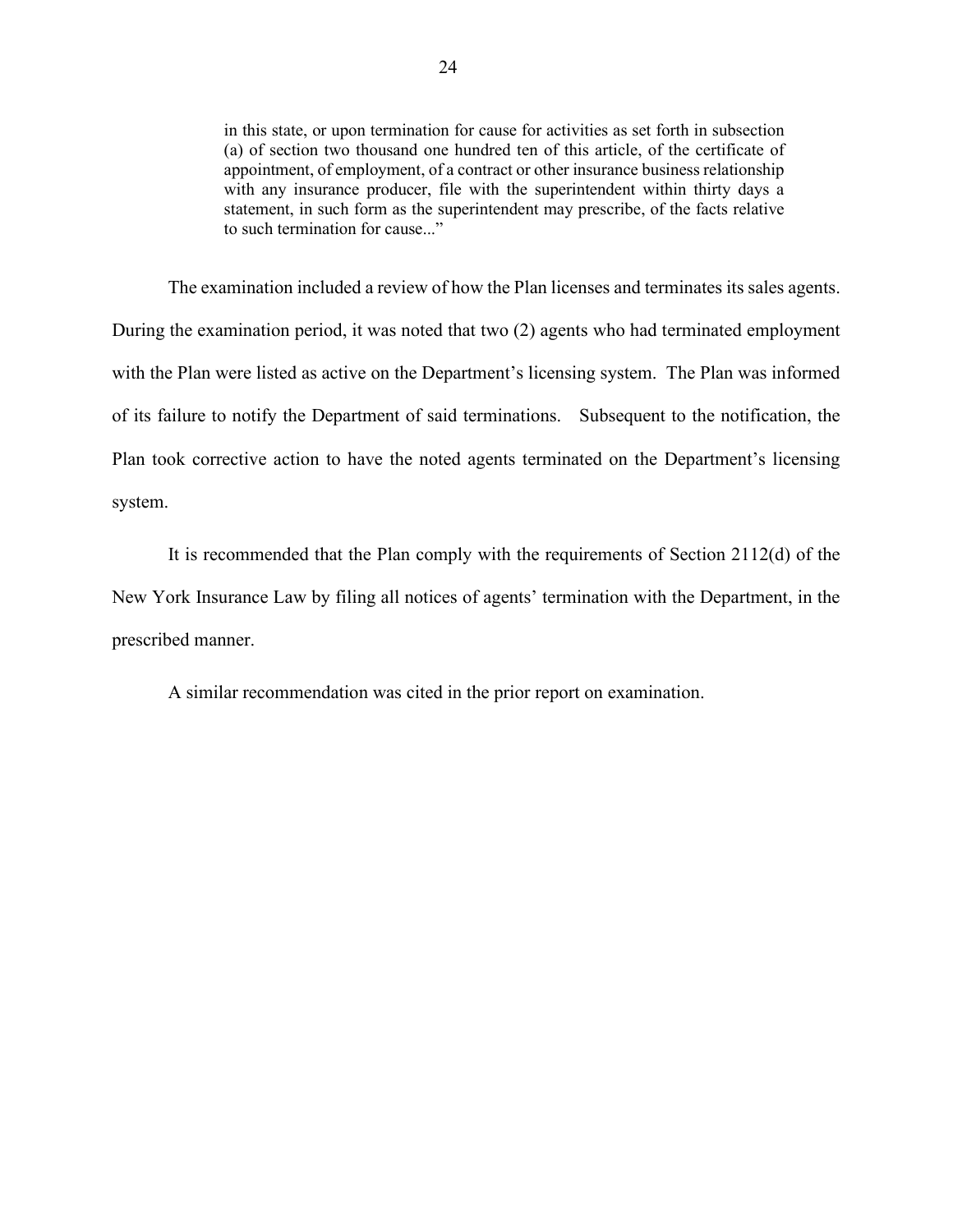The prior report on examination as of December 31, 2010, contained the following twelve

(12) comments and recommendations (page number refers to the prior report on examination):

## **ITEM NO. PAGE NO.**

### Holding Company System

1. It is recommended that the Plan accurately report all information in its filed annual statement. 10

*The Company has not complied with this recommendation. A similar recommendation is included in this report.*

Disaster Response and Business Continuity Plans

2. It is recommended that the Plan comply with the requirements of Circular Letter No. 2 (2010) and file its Disaster Response Plan, Disaster Response Questionnaire, and Business Continuity Plan Questionnaire on an annual basis with the Department. 10

*The Company has complied with this recommendation.*

Conflict of Interest Policy

3. It is recommended that the Plan revise its Conflict of Interest Policy to reflect its adoption of using electronic signatures for conflict of interest disclosures. 11

*The Company has not complied with this recommendation. A similar recommendation is included in this report.*

Insurance Regulation No. 118 (11 NYCRR 89.0)

4. It is recommended that the Plan comply with the Part 89.5(e)(2) of Department Regulation No. 118 and attach the required statement with its annual filings. 12

*The Company has complied with this recommendation.*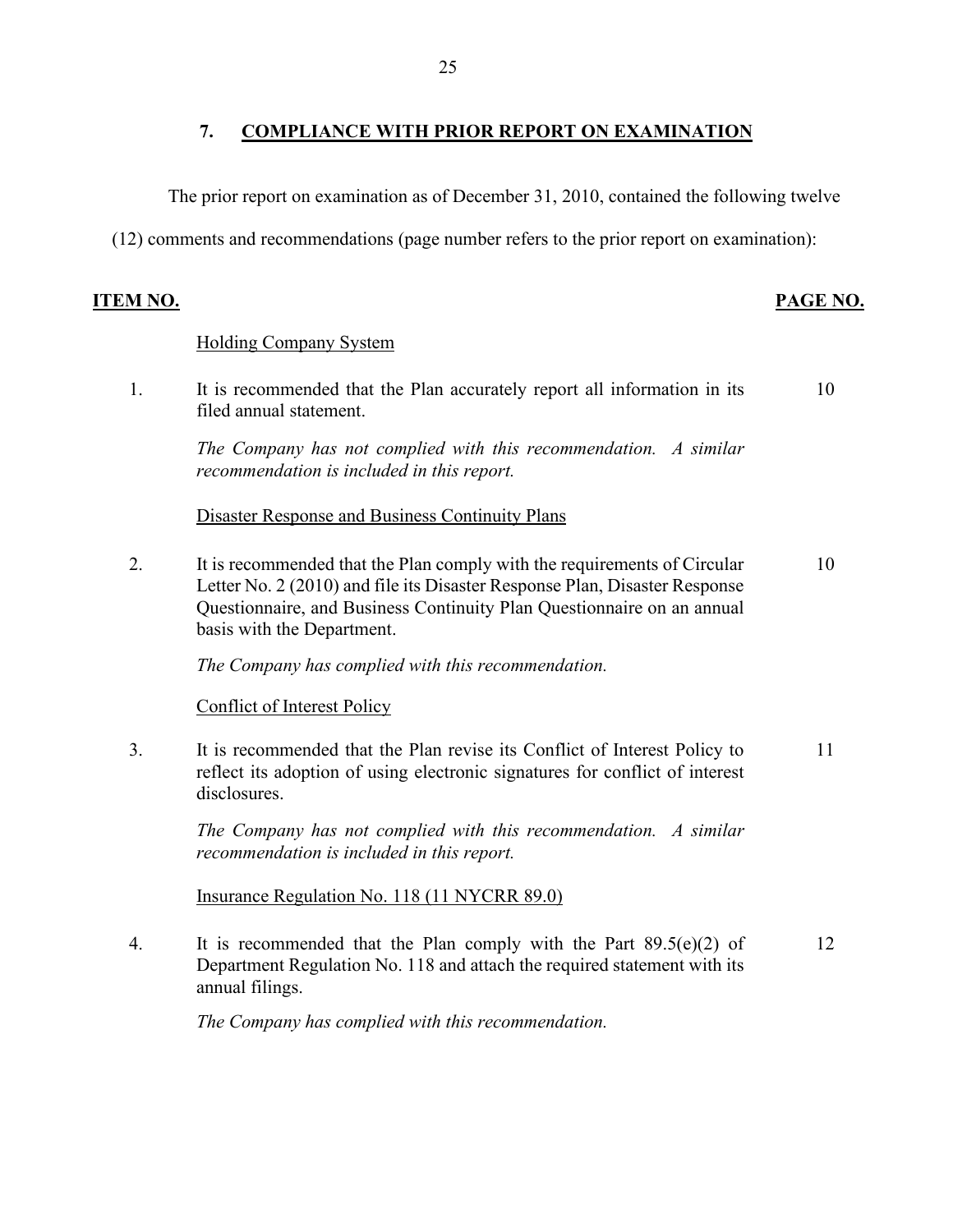# Accounts and Records

| 5.  | It is recommended that the Plan comply with the requirements of Section<br>1307(c) of the New York Insurance Law and include a footnote for all<br>outstanding Section 1307 loans and their respective interest amounts in its<br>filed annual statements. | 12 |
|-----|------------------------------------------------------------------------------------------------------------------------------------------------------------------------------------------------------------------------------------------------------------|----|
|     | The Company has complied with this recommendation.                                                                                                                                                                                                         |    |
| 6.  | It is recommended that the Plan implement procedures to have the<br>Statement of Actuarial Opinion prepared and signed by a qualified health<br>actuary as defined in the NAIC Annual Statement Instructions.                                              | 13 |
|     | The Company has complied with this recommendation.                                                                                                                                                                                                         |    |
| 7.  | It is recommended that the Plan, when filing its Management's Discussion<br>and Analysis, comply with the requirements of the NAIC Annual<br><b>Statement Instructions.</b>                                                                                | 14 |
|     | The Company has complied with this recommendation.                                                                                                                                                                                                         |    |
| 8.  | It is recommended that the Plan prepare and file Schedule Y- Information<br>Concerning Activities of Insurer Members of a Holding Company Group<br>- in accordance with the requirements of the NAIC Annual Statement<br>Instructions.                     | 15 |
|     | The Company has not complied with this recommendation. A similar<br>recommendation is included in this report.                                                                                                                                             |    |
| 9.  | It is also recommended that the Plan exercise greater care when preparing<br>its annual statements and schedules thereof.                                                                                                                                  | 15 |
|     | The Company has not complied with this recommendation. A similar<br>recommendation is included in this report.                                                                                                                                             |    |
|     | <b>Unpaid Claims Adjustment Expenses</b>                                                                                                                                                                                                                   |    |
| 10. | It is recommended that the Plan establish a reserve for the liability of<br>expenses associated with the administrative expenses for processing                                                                                                            | 19 |

*The Company has complied with this recommendation.*

claims.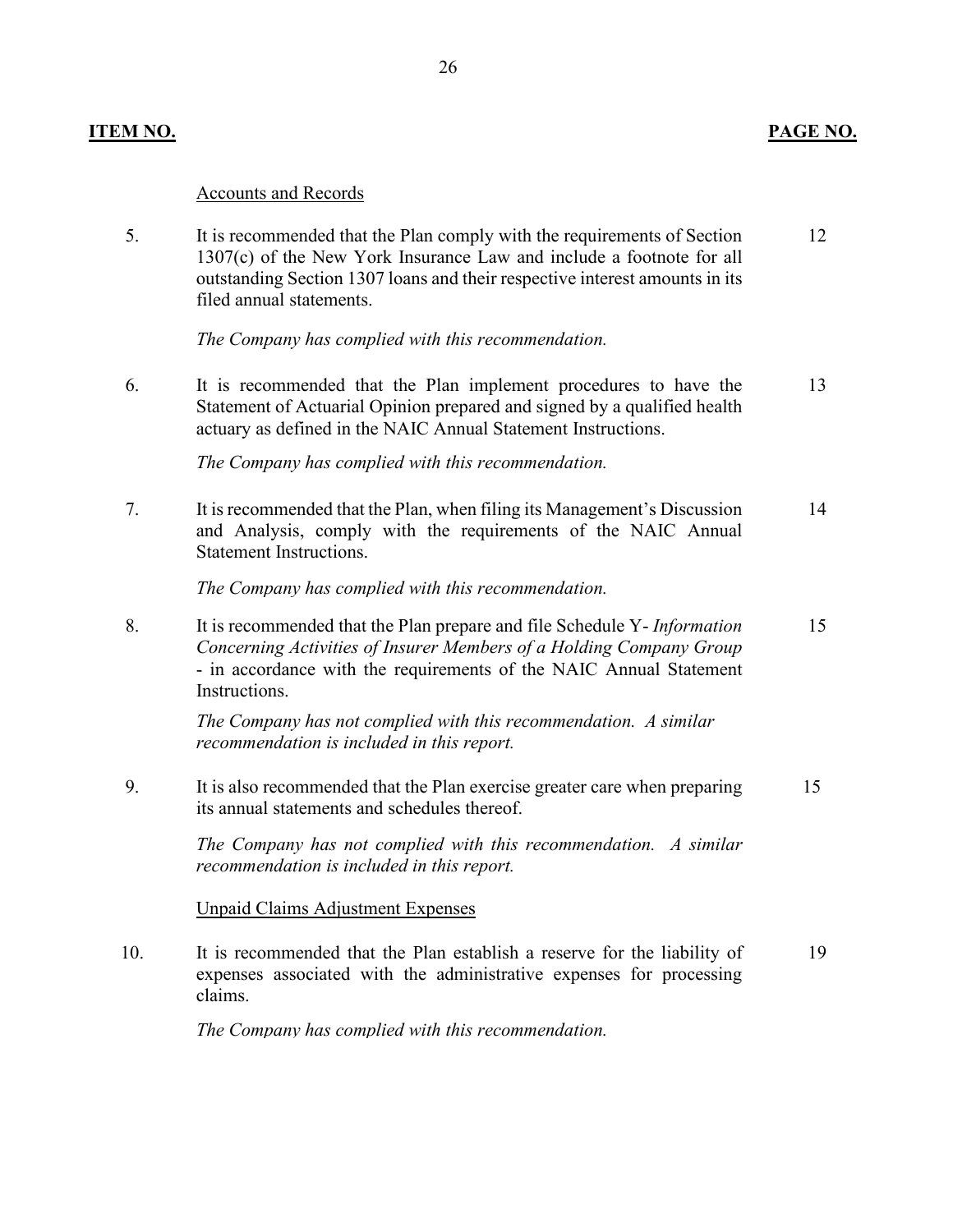### **ITEM NO. PAGE NO.**

#### Agents' Licensing and Terminations

11. It is recommended that the Plan comply with the requirements of Section 2112(a) of the New York Insurance Law and file certificate of appointments with the Department for all employed sales agents. 21

*The Company has complied with this recommendation.* 

12. It is further recommended that the Plan comply with the requirements of Section 2112(d) of the New York Insurance Law and file the required statement regarding agent termination with the Department within thirty days of termination.

> *The Company has not complied with this recommendation. A similar recommendation is included in this report.*

21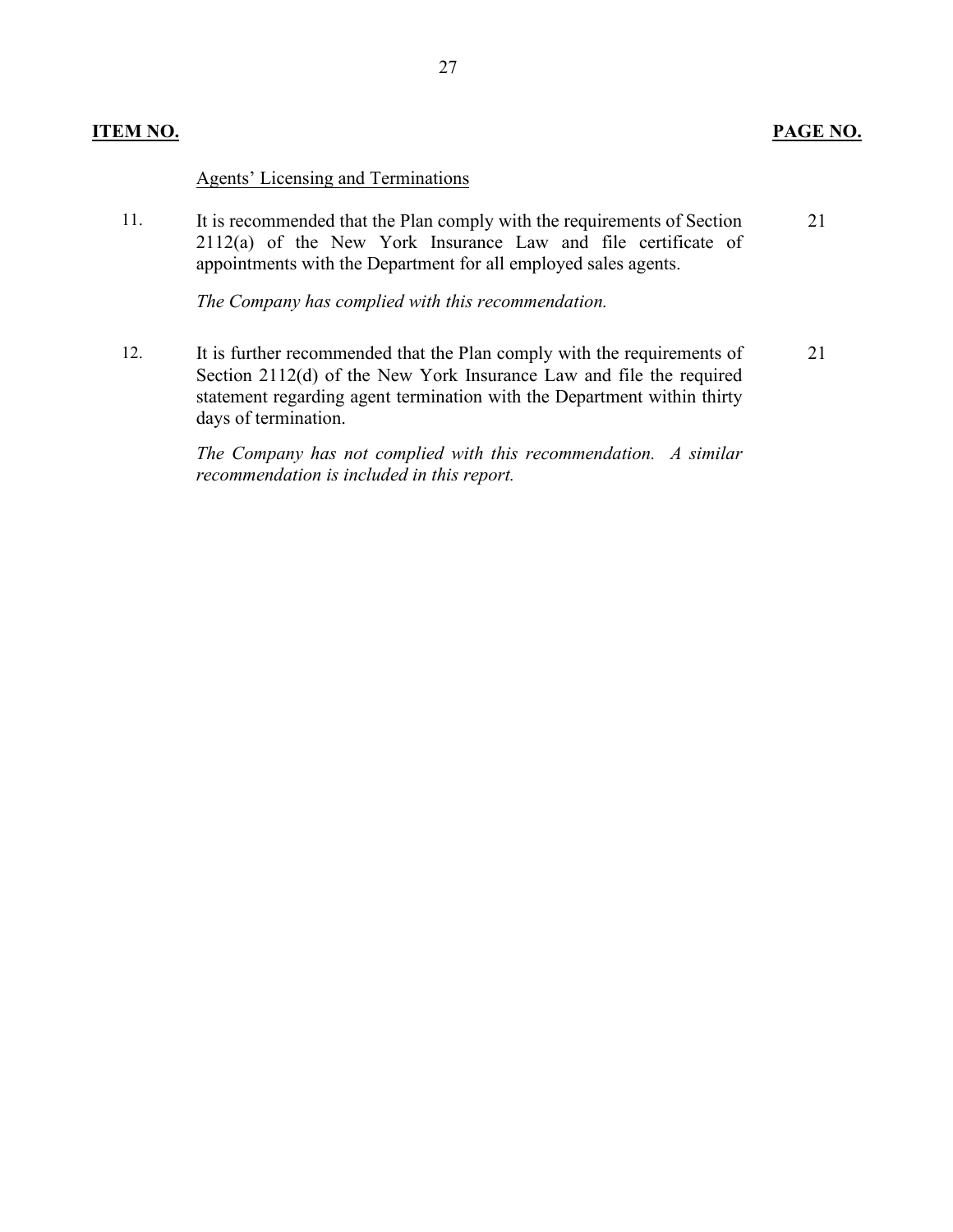# **8. SUMMARY OF COMMENTS AND RECOMMENDATIONS**

| <b>ITEM</b>    |                                                                                                                                                                                                                                                      | PAGE NO. |
|----------------|------------------------------------------------------------------------------------------------------------------------------------------------------------------------------------------------------------------------------------------------------|----------|
| A.             | <b>Corporate Governance</b>                                                                                                                                                                                                                          |          |
| 1.             | It is recommended that the Plan include all Managers at year-end in its<br>corresponding Annual Statements.                                                                                                                                          | 6        |
|                | ii. It is recommended that CSNP appoint its Managers in accordance with its<br>by-laws.                                                                                                                                                              | 8        |
| iii.           | It is also recommended that CSNP comply with Section 5.7 of its by-laws<br>by ensuring that its Managers hold annual meetings in January.                                                                                                            | 8        |
| <b>B.</b>      | <b>Holding Company System</b>                                                                                                                                                                                                                        |          |
|                | i. It is recommended that the CSNP accurately report all information in its<br>filed annual statement.                                                                                                                                               | 12       |
| ii.            | It is also recommended that CSNP commence filing its holding company<br>registration statement in accordance with Part 98-1.16(e) of the<br>Administrative Rules and Regulations of the Department of Health.                                        | 12       |
| iii.           | It is recommended that the Plan comply with the requirements of Part 98-<br>$1.10(c)$ of the Administrative Rules and Regulations of the Department of<br>Health with regard to transactions with members in its holding company<br>system.          | 13       |
| $\mathbf{C}$ . | <b>Report on Examination</b>                                                                                                                                                                                                                         |          |
|                | It is recommended that CSNP comply with the requirements of Section<br>312(b) of the New York Insurance Law by obtaining signed statements<br>from each Board member confirming that such member has received and<br>read the report on examination. | 14       |

# D. **Administrative and Consulting Services Agreement**

It is recommended that CSNP comply with Part 98-1.5(b) of the Administrative Rules and Regulations of the Department of Health by filing for approval with the Commissioner, a description of the changes in any information provided in the application for its certificate of authority. 14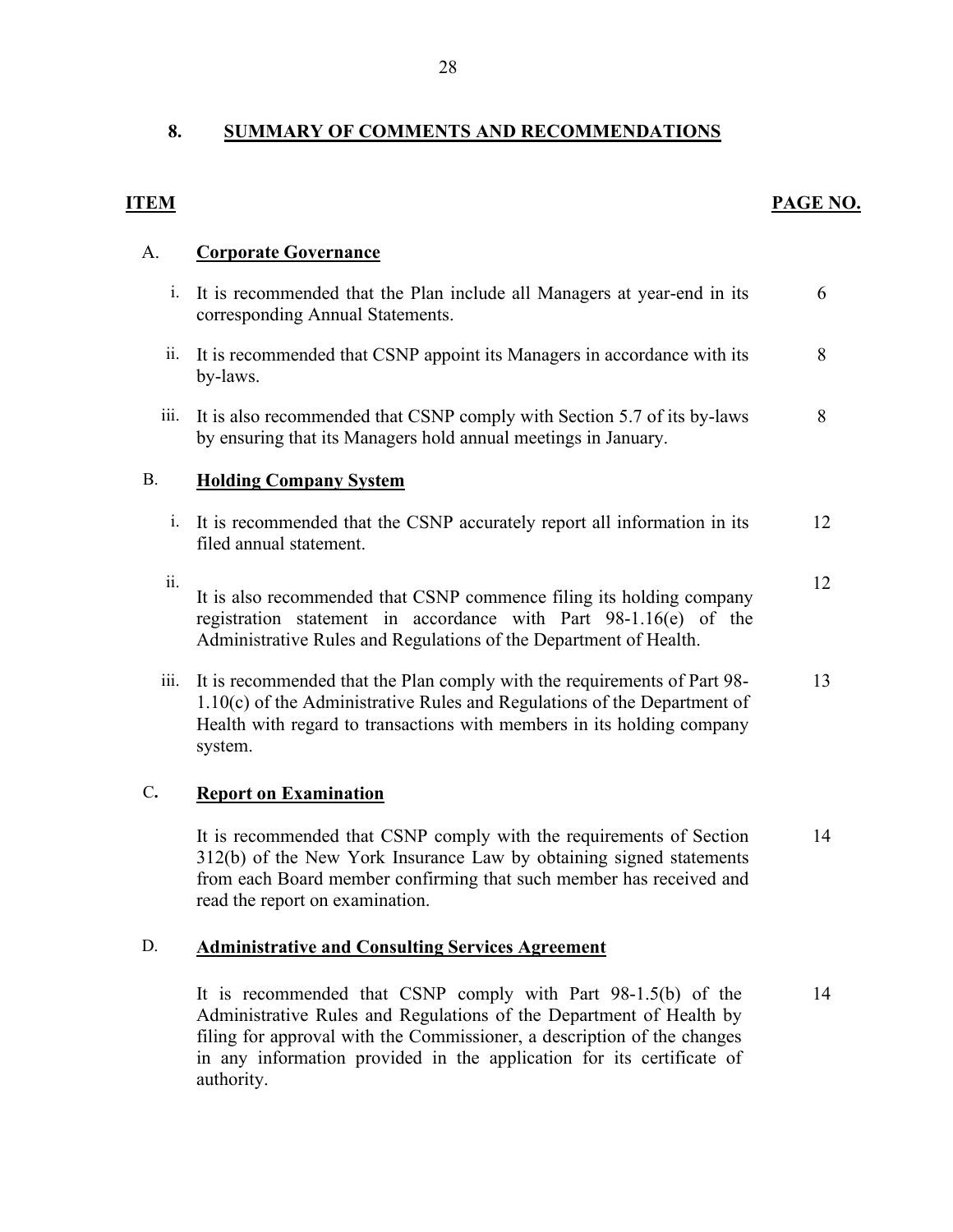# E. **Conflict of Interest Policy**

- i. It is recommended that all conflict of interest statements required to be signed by each Manager, Officer, committee member and key persons, be signed and filed with the Plan's Chief Compliance Officer on an annual basis. 15
- ii. It is recommended that the Plan revise its Conflict of Interest Policy to reflect its adoption of the use of electronic signatures for conflict of interest disclosures. 16

## F. **Accounts and Records**

- i. It is recommended that the Plan prepare and file Schedule Y- *Information Concerning Activities of Insurer Members of a Holding Company Group* **-** in accordance with the requirements of the NAIC Annual Statement Instructions. 17 ii. It is also recommended that the Plan exercise greater care when preparing its annual statements and schedules. 17
- iii. It is recommended that all future capital contributions, i.e. cash grants from CHCS to CSNP be recorded pursuant to SSAP No. 72. 17
- iv. It is also recommended that CSNP notify the Department and the New York State Department of Health of any and all capital contribution. 18

# G. **Record Retention**

- i. It is recommended that CSNP comply with Parts 243.2(a) and (b) of Insurance Regulation 152 and maintain the appropriate records for all of its areas of operations. 18
- ii. Additionally, it is recommended that CSNP submit the aforementioned agreement to the Department for review. 18
- $\frac{iii}{ii}$  Finally, it is recommended that the Plan not enter into any agreement with those companies in its holding company system, until said agreement has been approved by the Department, prior to use. 18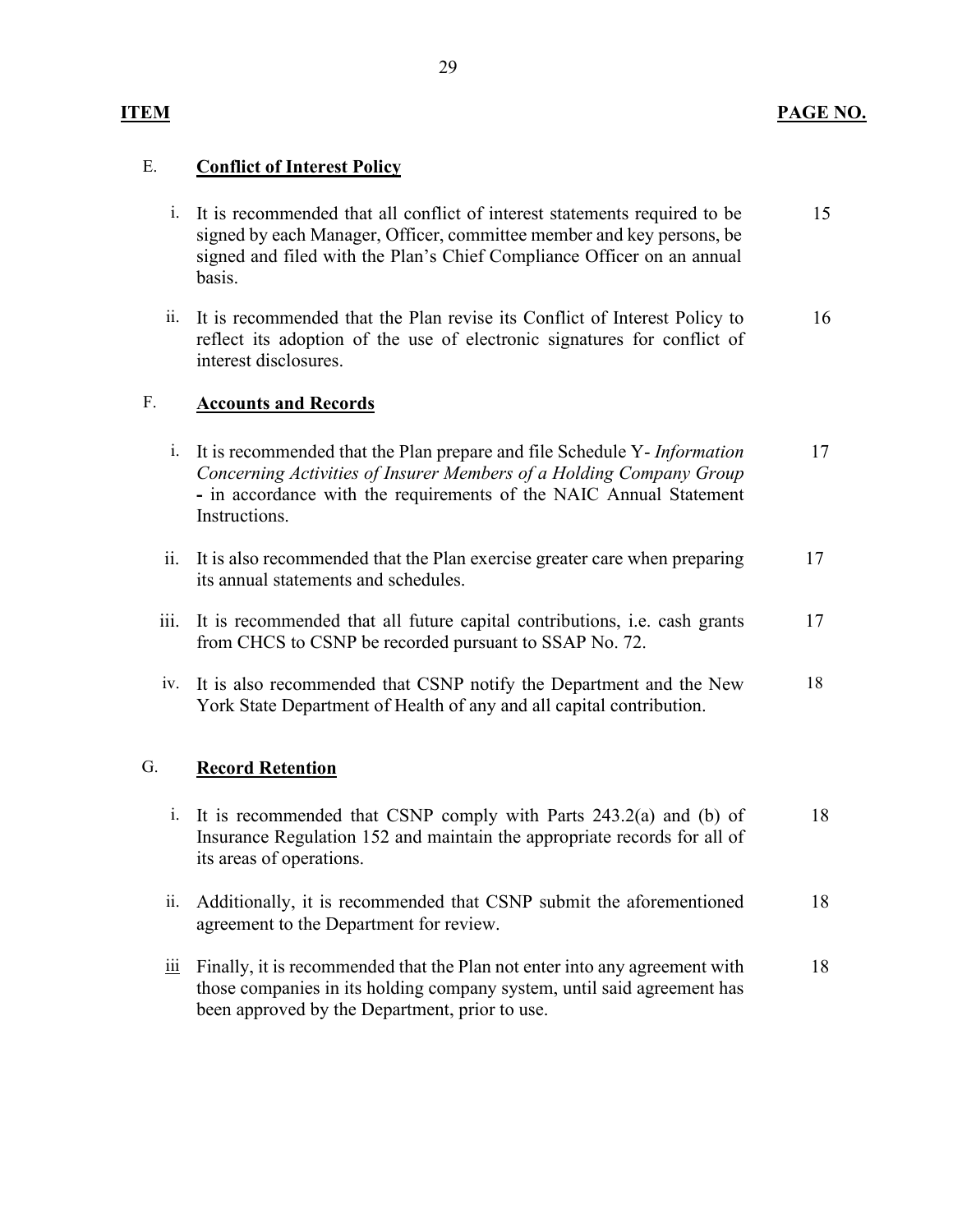# **ITEM PAGE NO.**

# H. **Agents' Licensing and Terminations**

It is recommended that the Plan comply with the requirements of Section 2112(d) of the New York Insurance Law by filing all notices of agents' termination with the Department, in the prescribed manner.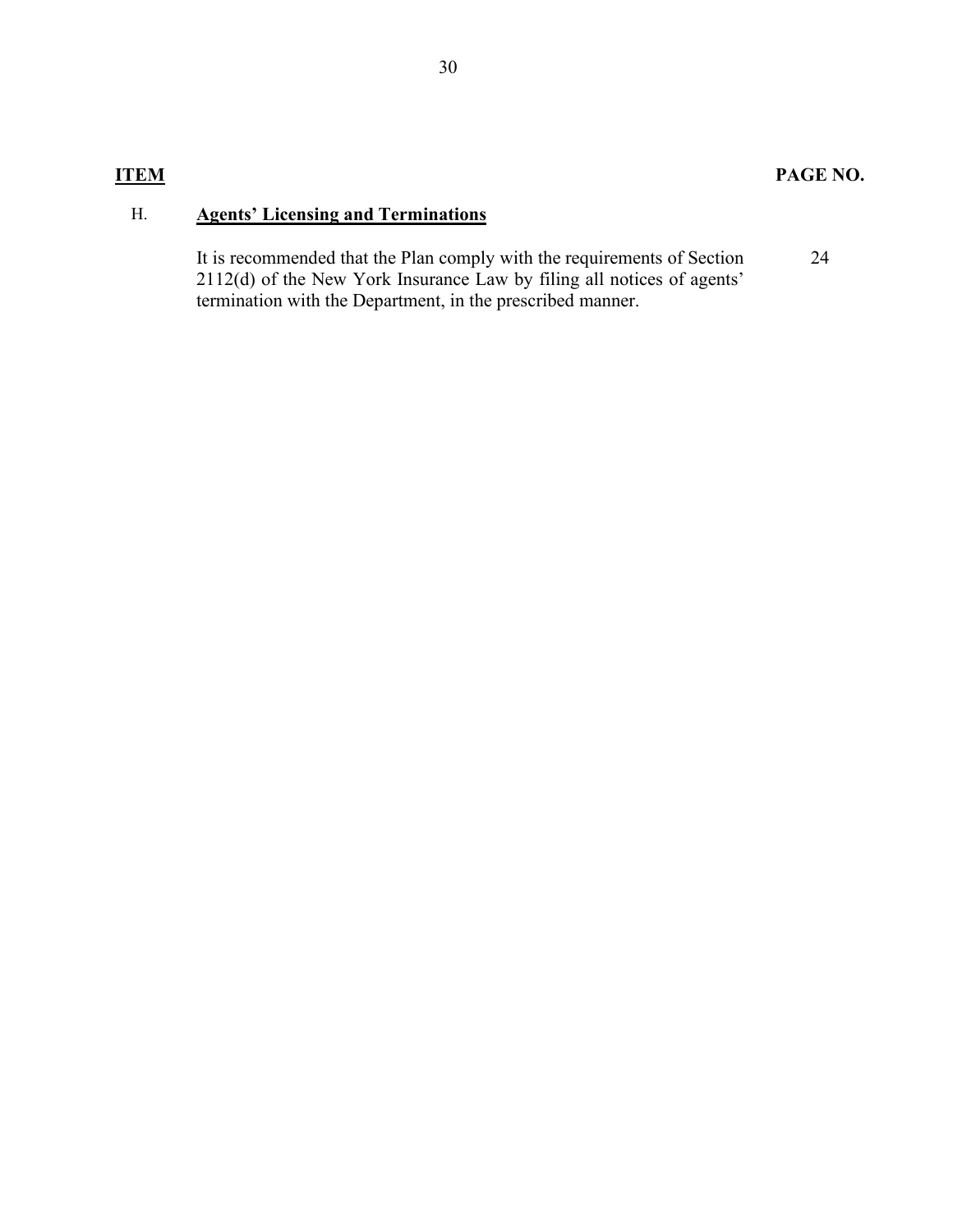Respectfully submitted,

 $\frac{S}{\text{Victor Estrada}}$ Financial Services Examiner 2

STATE OF NEW YORK )  $\int$  SS.  $\hspace{0.6cm}$ COUNTY OF NEW YORK)

Victor Estrada, being duly sworn, deposes and says that the foregoing report submitted by him is true to the best of his knowledge and belief.

 $\frac{{\rm \langle S \rangle}}{{\rm Victor\,Estrada}}$ 

Subscribed and sworn to before me this  $\_\,$  day of  $\_\_\_\_\$  2021.